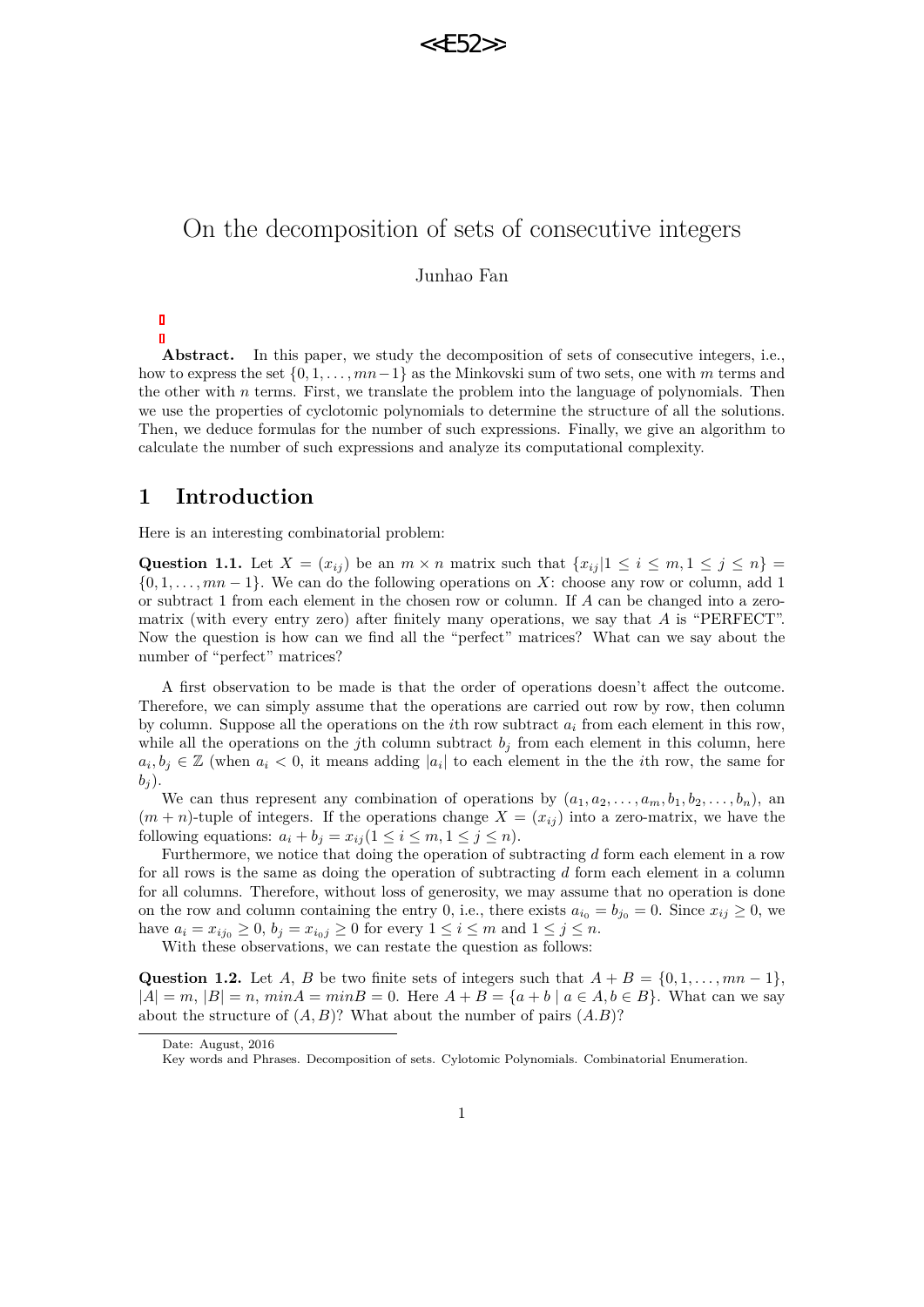

The relation between the two questions is clear. The first parts of both questions are equivalent except that the tuples  $(a_1, a_2, \ldots, a_m)$ ,  $(b_1, b_2, \ldots, b_n)$  in Question [1.1](#page-0-0) are ordered, while the sets *A*, *B* in Question [1.2](#page-0-1) are not. So, if we write the answer to the second part of Question [1.1](#page-0-0) as  $G(m, n)$ , the answer to the second part of Question [1.2](#page-0-1) as  $F(m, n)$ , we have  $G(m, n) = m! \cdot n! \cdot F(m, n).$ 

So the combinatorial problem Question [1.1](#page-0-0) is essentially a question on the decomposition of sets of consecutive integers. It gives us an interesting combinatorial model and makes it easier to visualize. In the rest of the paper, we will be answering Question [1.2.](#page-0-1) In Section 2, we will be dealing with the first part of the question, i.e, how to construct all the decompositions. In Section 3, we will be dealing with the second part of the question, i.e., what is the number of different decompositions?

**Remark.** For the set  $\{i, i+1, \ldots, j-1\}$ , we can construct its decomposition  $A + B$  by first taking  $A' + B$  to be the decomposition of  $\{0, 1, \ldots, j - i - 1\}$ , then take  $A' = A + i$ . So we only need to answer Question [1.2.](#page-0-1)

To answer Question [1.2,](#page-0-1) we use the idea of generating function to capture the property of the Minkovski sum:  $A + B = \{a + b \mid a \in A, b \in B\}$ . Suppose  $A = \{a_1, a_2, \ldots, a_m\}$  and  $B = \{b_1, b_2, \ldots, b_n\}$ , we define

$$
P(x) = x^{a_1} + x^{a_2} + \ldots + x^{a_m},
$$
  
\n
$$
Q(x) = x^{b_1} + x^{b_2} + \ldots + x^{b_m}.
$$

Therefore,

$$
P(x)Q(x) = \left(\sum_{i=1}^{m} x^{a_i}\right)\left(\sum_{j=1}^{n} x^{b_j}\right) = \sum_{i,j} x^{a_i + b_j}
$$

$$
= 1 + x + x^2 + \dots + x^{mn-1} = \frac{x^{mn} - 1}{x - 1}
$$

*.*

We are lead to study the following question, which is exactly the same as Question [1.2:](#page-0-1)

<span id="page-1-0"></span>Question 1.3.  $N \ge 2$ ,  $N = mn$ . How can we write  $\frac{x^N - 1}{x - 1} = 1 + x + x^2 + \ldots + x^{N-1}$  as the product of two polynomials  $P(x)$ ,  $Q(x)$  with  $\{0,1\}$  coefficients such that  $P(x)$  has *m* positive terms and  $Q(x)$  has *n* positive terms? And in how many ways?

Since it is much more convenient to use the language of polynomials, we will stick to the narrative in Question [1.3.](#page-1-0)

For the first part of the question, our first guess is as follows:

To write  $\frac{x^N-1}{x-1}$  as the product of two polynomials with  $\{0,1\}$  coefficients, we do the following steps.

(1) Choose any factorization of *N*, namely  $N = p_1 \ldots p_k$ , where  $p_i$  are primes, not necessarily distinct. Notice that the order of the primes matters here.

(2) We have the following equality:

$$
\frac{x^N-1}{x-1} = \Phi_{p_1}(x)\Phi_{p_2}(x^{p_1})\Phi_{p_3}(x^{p_1p_2})\dots\Phi_{p_k}(x^{p_1\dots p_{k-1}}).
$$

Here  $\Phi_p(x) = \frac{x^p - 1}{x - 1}$  is the *p*th cyclotomic polynomial.

(3) We divide all the cyclotomic polynomials  $\Phi_{p_i}(x^{p_1...p_{i-1}})$  into two groups such that the product of indexes of cyclotomic polynomials in each of the two groups is *m* and *n* respectively. Take  $P(x)$  and  $Q(x)$  to be the product of polynomials in one of the two groups respectively.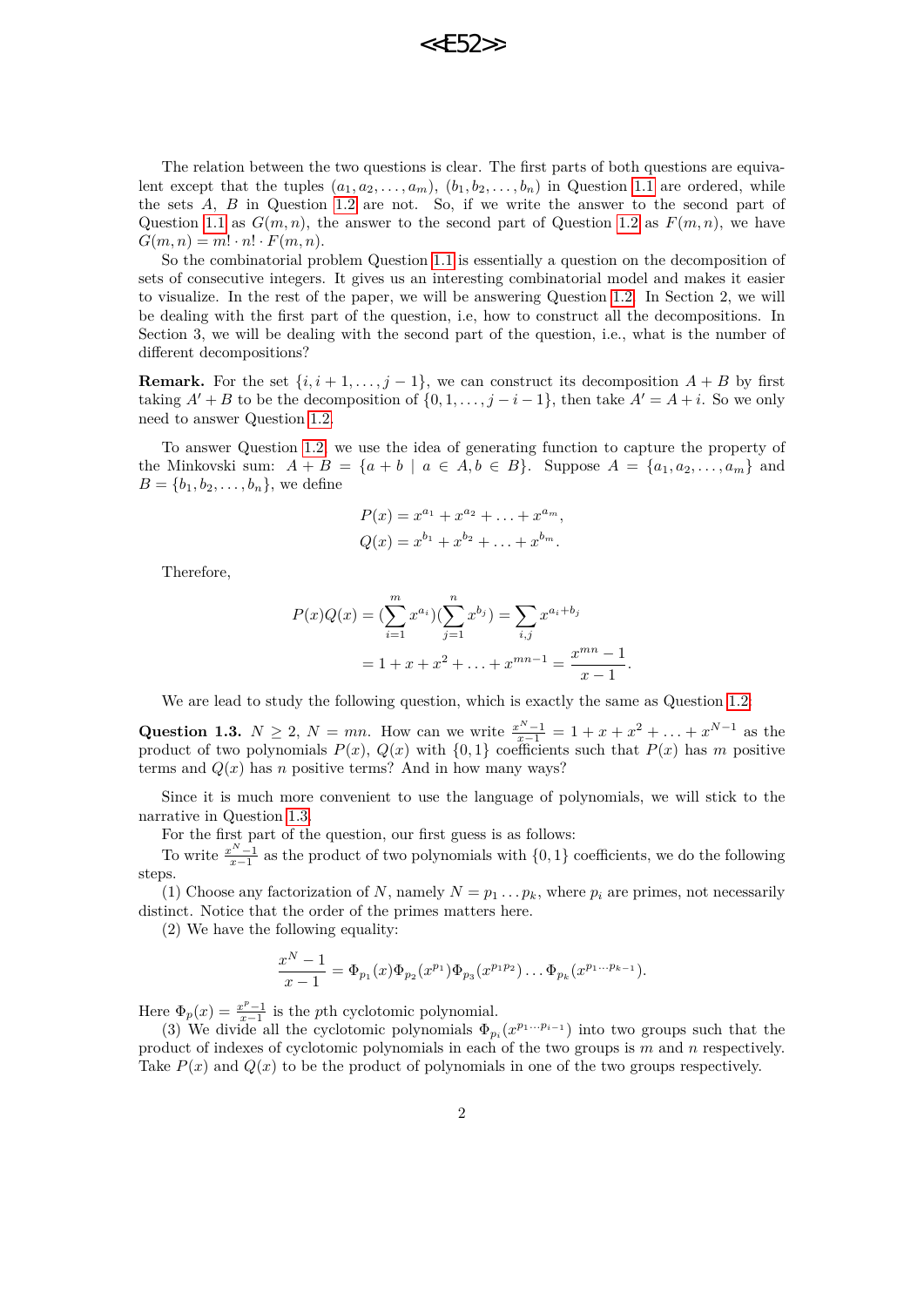**22F52** 

It is quite obvious that  $P(x)$  and  $Q(x)$  obtained this way have  $\{0,1\}$  coefficients, have *m* and *n* positive terms respectively and satisfy  $P(x)Q(x) = \frac{x^N - 1}{x - 1}$ . Furthermore, we find out that every pair of polynomials satisfying the condition in Question [1.3](#page-1-0) can be obtained in this way. This will be proved in Section 2.

As for the second half of the question, we will deduce formulas for  $F(m, n)$  and  $H(N)$  in Section 3. Here  $F(m, n)$ ,  $mn = N$  is the number of pairs of polynomials satisfying the condition in Question [1.3](#page-1-0) and  $H(N)$  is the number of pairs of polynomials  $(P(x), Q(x))$  with  $\{0, 1\}$  coefficients whose product is  $\frac{x^N-1}{x-1}$ , without the restriction on the number of terms in  $P(x)$  and  $Q(x)$ .

# **2 Construction of the decomposition**

In this section, we study the first part of Question [1.3](#page-1-0) and give a rigorous proof of our main result Proposition [2.4](#page-4-0) and Corollary [2.5.](#page-6-0)

Question 2.1.  $N \ge 2$ . How can we write  $\frac{x^N - 1}{x - 1} = 1 + x + x^2 + \ldots + x^{N-1}$  as the product of two polynomials  $P(x)$ ,  $Q(x)$  with  $\{0,1\}$  coefficients such that  $P(x)$  has *m* positive terms and  $Q(x)$ has *n* positive terms?

It is helpful to remove the restriction on the number of positive terms at first. After we give Proposition [2.4,](#page-4-0) it is easy to add this further restriction as in Corollary [2.5.](#page-6-0)

We shall first look at some special cases:

**Case.**  $N = p^{\alpha}, p$  is a prime,  $\alpha \in \mathbb{N}$ .

$$
\frac{x^{p^{\alpha}} - 1}{x - 1} = \frac{x^{p} - 1}{x - 1} \cdot \frac{x^{p^{2}} - 1}{x^{p} - 1} \cdot \dots \cdot \frac{x^{p^{\alpha}} - 1}{x^{p^{\alpha-1}} - 1} = \Phi_{p}(x) \Phi_{p^{2}}(x) \dots \Phi_{p^{\alpha}}(x)
$$

Throughout the paper,  $\Phi_n(x)$  is the *n*th cyclotomic polynomial.

Since  $\Phi_n(x)$  is irreducible in  $\mathbb{Z}[x]$  for any  $n \in \mathbb{Z}^+$ , if  $\frac{x^{p^{\alpha}}-1}{x-1} = P(x)Q(x)$ , then we can divide these cyclotomic polynomials on the right hand side into two groups such that  $P(x)$  is the product of the polynomials in one group and  $Q(x)$  is the product of the polynomials in another group.

The product of any collection of polynomials on the right hand side of the equality above has  $\{0,1\}$  coefficients, since for  $I \subset \{1,2,\ldots,\alpha\}$ , we have

$$
\prod_{i \in I} \Phi_{p^i}(x) = \sum_j x^j.
$$

Here, the summation runs over all *j* such that  $j = \sum_{i \in I} e_i p^{i-1}, e_i \in \{0, 1, \ldots, p-1\}.$ 

Therefore, polynomials  $P(x)$  and  $Q(x)$  with  $\{0,1\}$  coefficients satisfy  $\frac{x^{p^{\alpha}}-1}{x-1} = P(x)Q(x)$  if and only if there exists some partition *I*, *J* of  $\{1, 2, \ldots, \alpha\}$ , i.e.,  $I \cup J = \{1, 2, \ldots, \alpha\}$ ,  $I \cap J = \emptyset$ , such that

$$
P(x) = \prod_{i \in I} \Phi_{p^i}(x),
$$
  

$$
Q(x) = \prod_{j \in J} \Phi_{p^j}(x).
$$

The idea of using generating functions are extremely useful when *N* is a power of prime, since every irreducible factor of  $\frac{x^{p^{\alpha}}-1}{x-1}$  has {0, 1} coefficients. But the problem becomes more complex when *N* has different prime factors.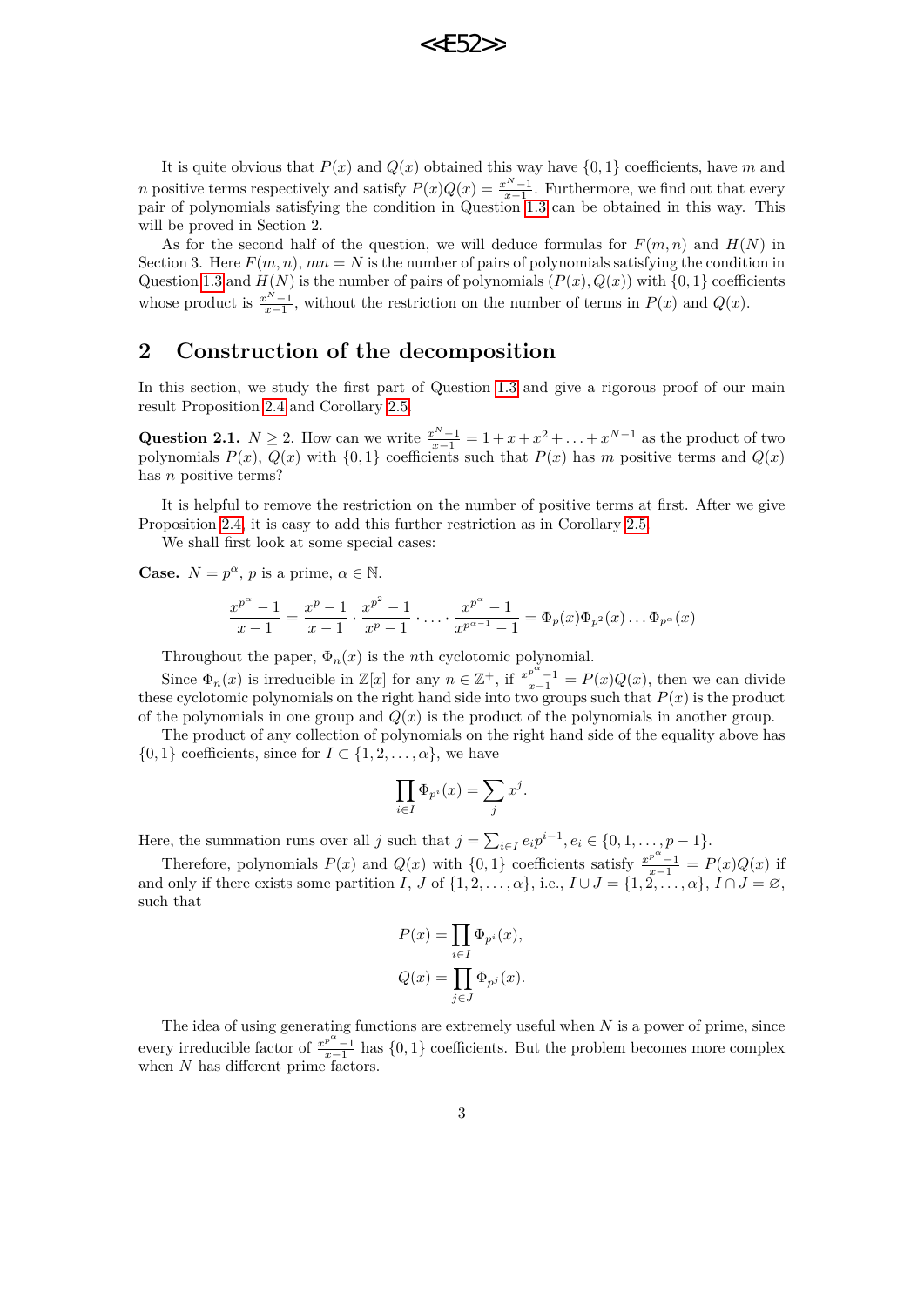**Case.**  $N = 12$ 

$$
\frac{x^{12} - 1}{x - 1} = \Phi_2(x)\Phi_3(x)\Phi_4(x)\Phi_6(x)\Phi_{12}(x)
$$

In this case,  $\Phi_6(x) = 1 - x + x^2$  and  $\Phi_{12}(x) = 1 - x^2 + x^4$  do not have  $\{0, 1\}$  coefficients.

If  $\frac{x^{12}-1}{x-1} = P(x)Q(x)$ , we can still divide these cyclotomic polynomials on the right hand side into two groups such that  $P(x)$  is the product of the polynomials in one group and  $Q(x)$  is the product of the polynomials in another group. The problem is that not every way of dividing these polynomials gives us  $P(x)$  and  $Q(x)$  with  $\{0, 1\}$  coefficients.

For example,

$$
\Phi_2(x)\Phi_{12}(x) = 1 + x - x^2 - x^3 + x^4 + x^5,
$$
  

$$
\Phi_3(x)\Phi_{12}(x) = 1 + x - x^3 + x^5 + x^6.
$$

It is difficult to determine how can we divide the cyclotomic polynomials into two goups so that the product of each group has  $\{0, 1\}$  coefficients. So we have to find more properties of  $P(x)$ and  $Q(x)$ .

<span id="page-3-0"></span>**Lemma 2.2.** For  $N \geq 2$ , if polynomials  $P(x)$ ,  $Q(x)$  with  $\{0, 1\}$  coefficients satisfy  $\frac{x^N - 1}{x-1}$ *P*(*x*)*Q*(*x*), then there exists an integer *d* | *N, d* > 1 such that  $\frac{x^d-1}{x-1}$  | *P*(*x*) and  $\frac{P(x)(x-1)}{x^d-1}$  has  $\{0, 1\}$  coefficients. (or  $\frac{x^d-1}{x-1} \mid Q(x)$  and  $\frac{Q(x)(x-1)}{x^d-1}$  has  $\{0, 1\}$  coefficients.)

*Proof.* Suppose  $P(x) = x^{a_1} + x^{a_2} + ... + x^{a_m}$ ,  $Q(x) = x^{b_1} + x^{b_2} + ... + x^{b_n}$ ,  $(0 = a_1 < a_2 < ... < a_m$ ,  $0 = b_1 < b_2 < \ldots < b_n$ . Then,  $\{a_i + b_j \mid 1 \le i \le m, 1 \le j \le n\} = \{0, 1, \ldots, mn - 1\}.$ 

Construct matrix  $X = (x_{ij})$  such that  $x_{ij} = a_i + b_j (1 \le i \le m, 1 \le j \le n)$ . So  $\{x_{ij}\}$  $\{0, 1, \ldots, mn - 1\}.$ 

Notice that the entries in each row are in increasing order from left to right and the entries in each column are in increasing order from top to bottom.

Thus either  $x_{12} = 1$  or  $x_{21} = 1$ . Without loss of generosity, we may assume that  $x_{12} = 1$ , thus  $a_2 = 1$ .

Suppose *d* is the smallest integer that is not in the first row of the matrix. Then  $x_{1j}$  = *j* − 1*,*(1 ≤ *j* ≤ *d*) and  $x_{21} = d$ .

We want to show that the first row consists of blocks of *d* consecutive integers.

Suppose that this is true for the first *kd* ( $k \ge 1$ ) entries, i.e,  $x_{1(id+i)} = x_{1(id+1)} + j - 1, (0 \le$  $i \leq k - 1, 1 \leq j \leq d$ , while the next *d* entries are not consecutive integers, i.e, there exists an integer  $1 \leq t < d$  such that  $x_{1(kd+t+1)} > x_{1(kd+t)} + 1$ . We may assume that *t* is the smallest integer satisfying this condition. Thus,  $x_{1(kd+j)} = x_{1(kd+1)} + j - 1, (1 \leq j \leq t)$  but  $x_{1(kd+t+1)} > x_{1(kd+t)} + 1.$ 

Since  $x_{1(kd+1)} < x_{1(kd+t)} + 1 < x_{1(kd+t+1)}$ ,  $x_{1(kd+t)} + 1$  must be somewhere in the matrix. Suppose  $x_{i_0j_0} = x_{1(kd+t)} + 1$ .

 $(1)$   $j_0 > kd + t$ 

then we have  $x_{i_0j_0} \geq x_{1(kd+t+1)} > x_{1(kd+t)} + 1$ , thus leading to a contradiction.

 $(2)$   $kd + 1 \leq j_0 \leq kd + t$ 

if  $i_0 = 1$ , we have  $x_{i_0j_0} \leq x_{1(kd+t)} < x_{1(kd+t)} + 1$ , thus leading to a contradiction,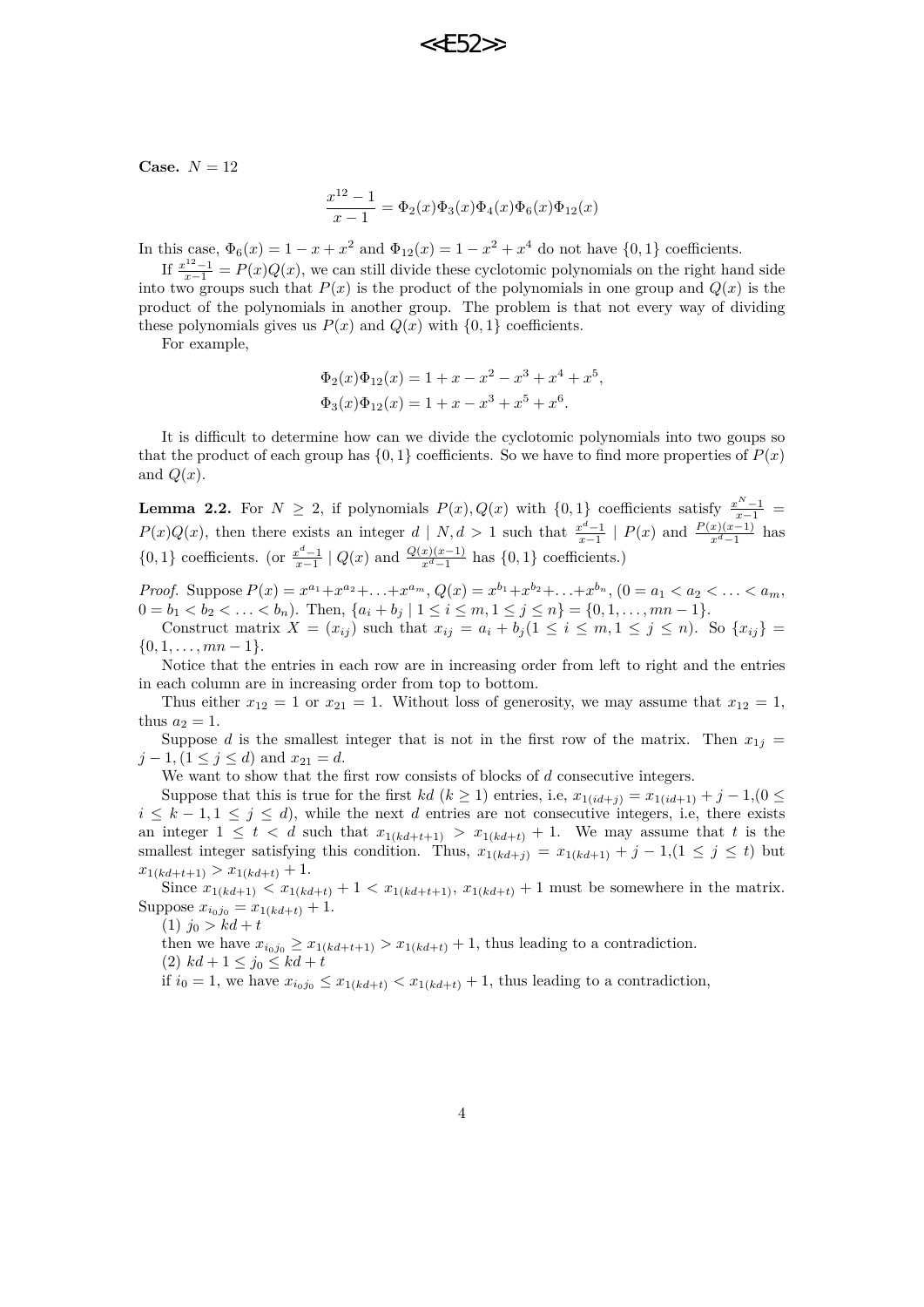if  $i_0 \geq 2$ , we have

$$
x_{i_0j_0} \ge x_{2(kd+1)} = a_2 + b_{kd+1}
$$
  
=  $(a_2 + b_1) + (a_1 + b_{kd+1}) - (a_1 + b_1)$   
=  $x_{21} + x_{1(kd+1)} = x_{1(kd+1)} + d$   
=  $x_{1(kd+t)} + d - t + 1$   
>  $x_{1(kd+t)} + 1$ 

thus leading to a contradiction.

(3) *j*<sup>0</sup> ≤ *kd*

Notice that the first *kd* entries of each row consists of *k* blocks of *d* consecutive integers. If *s* is an entry in the first *kd* columns, and  $s \in [s', s' + d]$  then either *s'* or  $s' + d$  is also an entry in the first *kd* columns. However,  $x_{1(kd+1)} < x_{1(kd+t)} + 1 < x_{1(kd+t+1)} < x_{1(kd+1)} + d = x_{2(kd+1)}$ , and neither  $x_{1(kd+1)}$  nor  $x_{2(kd+1)}$  is in the first *kd* column, thus leading to a contradiction.

So we have proved that the first row consists of blocks of *d* consecutive integers, and so does each other row in the matrix.

Therefore *d*|*m* and

$$
P(x) = x^{a_1} + x^{a_2} + \ldots + x^{a_m}
$$
  
=  $(1 + x + x^2 + \ldots + x^{d-1})(x^{a_1} + x^{a_{d+1}} + x^{a_{2d+1}} + \ldots + x^{a_{m-d+1}})$ 

that is to say  $\frac{x^d-1}{x-1} \mid P(x)$  and  $\frac{P(x)(x-1)}{x^d-1}$  has {0, 1} coefficients.

 $\Box$ 

The following lemma allow us to continually factorizing  $P(x)$  and  $Q(x)$  into products of polynomials with {0*,* 1} coefficients according to Lemma [2.2.](#page-3-0)

<span id="page-4-1"></span>**Lemma 2.3.**  $N \ge 2$ . If polynomials  $P(x) = x^{a_1} + x^{a_2} + ... + x^{a_m}$ ,  $Q(x) = x^{b_1} + x^{b_2} + ... + x^{b_n}$ ,  $(0 = a_1 < a_2 < \ldots < a_m, 0 = b_1 < b_2 < \ldots < b_n$  satisfy  $\frac{x^N - 1}{x^d - 1} = P(x)Q(x)$ ,  $(d | N)$ , then we have  $d|a_i$  for every  $1 \leq i \leq m$  and  $d|b_j$  for every  $1 \leq j \leq n$ .

*Proof.* The proof is straightforward. Since  $P(x)Q(x) = \sum_{(i,j)} x^{a_i+b_j}$ , we have  $d | a_i + b_j$  for every  $(i, j)$ . Taking  $i = 0$  or  $j = 0$ , we have  $d | a_i$  for every  $1 \le i \le m$  and  $d | b_j$  for every  $1 \leq j \leq n$ .

Notice that if  $d = p_1 \dots p_l$ , where  $p_i$  are primes, not necessarily distinct, then

$$
\frac{x^d - 1}{x - 1} = \prod_{i=1}^l \Phi_{p_i}(x^{p_1...p_{i-1}}).
$$

By Lemma [2.2](#page-3-0) and Lemma [2.3,](#page-4-1) we can break down  $P(x)$  and  $Q(x)$  into products of  $\Phi_p(x^t)$ .

<span id="page-4-0"></span>**Proposition 2.4.**  $N \geq 2$ . Polynomials  $P(x), Q(x)$  with  $\{0, 1\}$  coefficients satisfy  $\frac{x^N - 1}{x-1}$  $P(x)Q(x)$  if and only if

$$
P(x) = \prod_{i \in I} \Phi_{p_i}(x^{p_1...p_{i-1}}),
$$
  

$$
Q(x) = \prod_{j \in J} \Phi_{p_j}(x^{p_1...p_{j-1}}),
$$

where  $N = p_1 \ldots p_k$ , and the  $p_i$  are primes, not necessarily distinct, and *I*, *J* are any partition of  $\{1, 2, \ldots, k\}$ , i.e.,  $I \cup J = \{1, 2, \ldots, k\}$ ,  $I \cap J = \emptyset$ .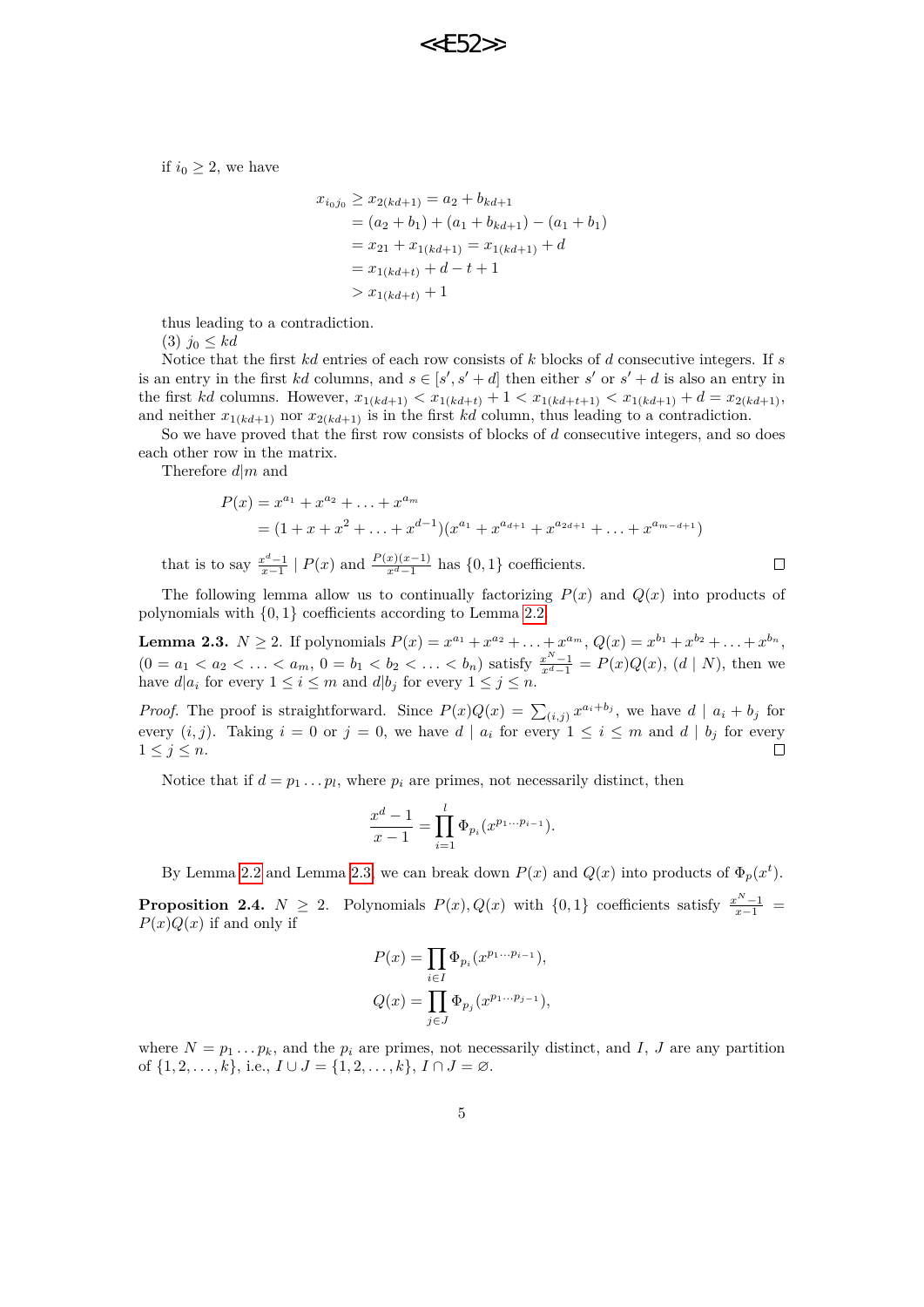

*Proof.* First we prove that if

$$
P(x) = \prod_{i \in I} \Phi_{p_i}(x^{p_1...p_{i-1}}), \ Q(x) = \prod_{j \in J} \Phi_{p_j}(x^{p_1...p_{j-1}}).
$$

then  $P(x)$ ,  $Q(x)$  have  $\{0, 1\}$  coefficients and satisfy  $\frac{x^N - 1}{x - 1} = P(x)Q(x)$ .

We only need to prove that  $P(x)$  has  $\{0,1\}$  coefficients, the proof for  $Q(x)$  is exactly the same.

Suppose  $I = \{i_1, i_2, ..., i_s\}$  we have

$$
P(x) = \prod_{t=1}^{s} \Phi_{p_{i_t}}(x^{p_1...p_{i_t-1}}) = \sum_j x^j.
$$

Here, the summation runs over all j such that  $j = \sum_{t} e_{i_t} \cdot p_1 \dots p_{i_t-1}, e_{i_t} \in \{0, 1, \dots, p_{i_t} - 1\}.$ Now we only need to show that the terms in the summation are distinct, if

$$
\sum_{t=1}^{s} e_{i_t} \cdot p_1 \dots p_{i_t-1} = \sum_{t=1}^{s} f_{i_t} \cdot p_1 \dots p_{i_t-1}.
$$

and there exists integer  $1 \le t \le s$  such that  $e_{i_t} \ne f_{i_t}$ 

Suppose  $t_0$  is the smallest integer such that  $e_{i t_0} \neq f_{i t_0}$ , we have

$$
\sum_{t=1}^{s} e_{i_t} \cdot p_1 \dots p_{i_t-1} \not\equiv \sum_{t=1}^{s} f_{i_t} \cdot p_1 \dots p_{i_t-1} \pmod{p_1 \dots p_{i_{t_0}}}.
$$

thus leading to a contradiction.

Therefore,  $P(x)$  has  $\{0,1\}$  coefficients, so does  $Q(x)$ .

The second statement is obvious, since

$$
P(x)Q(x) = \prod_{i=1}^{k} \Phi_{p_i}(x^{p_1...p_{i-1}}) = \frac{x^N - 1}{x - 1}.
$$

Next we prove that if polynomials  $P(x)$ ,  $Q(x)$  have  $\{0, 1\}$  coefficients and  $\frac{x^N - 1}{x - 1} = P(x)Q(x)$ then

$$
P(x) = \prod_{i \in I} \Phi_{p_i}(x^{p_1...p_{i-1}}), \ Q(x) = \prod_{j \in J} \Phi_{p_j}(x^{p_1...p_{j-1}}),
$$

for some order of prime factorization of N,  $N = p_1 \ldots p_k$ , and some partition I, J of  $\{1, 2, \ldots, k\}$ .

If *N* = *p*<sup>1</sup> *. . . pk*, *p<sup>i</sup>* primes, not necessarily distinct, define Ω(*N*) = *k* for *N >* 1 and Ω(1) = 0. We prove the statement by induction on  $\Omega(N)$ .

If  $\Omega(N) = 1$ , the case is trivial.

If the statement holds for all *N* such that  $\Omega(N) < k$ , we need to prove that it also holds for all *N* such that  $\Omega(N) = k$ .

Let  $N = p_1 \dots p_k$ . By Lemma [2.2,](#page-3-0) then there exists an integer  $d | N, d > 1$  such that  $\frac{x^d-1}{x-1}$  |  $P(x)$  and  $\frac{P(x)(x-1)}{x^d-1}$  has  $\{0,1\}$  coefficients. (or  $\frac{x^d-1}{x-1}$  |  $Q(x)$  and  $\frac{Q(x)(x-1)}{x^d-1}$  has  $\{0,1\}$ coefficients.)

Without loss of generosity, assume  $\frac{x^d-1}{x-1} \mid P(x)$  and  $\frac{P(x)(x-1)}{x^d-1}$  has  $\{0,1\}$  coefficients. We may further assume that  $d = p_1 \dots p_l$  for some  $1 \leq l \leq k$ .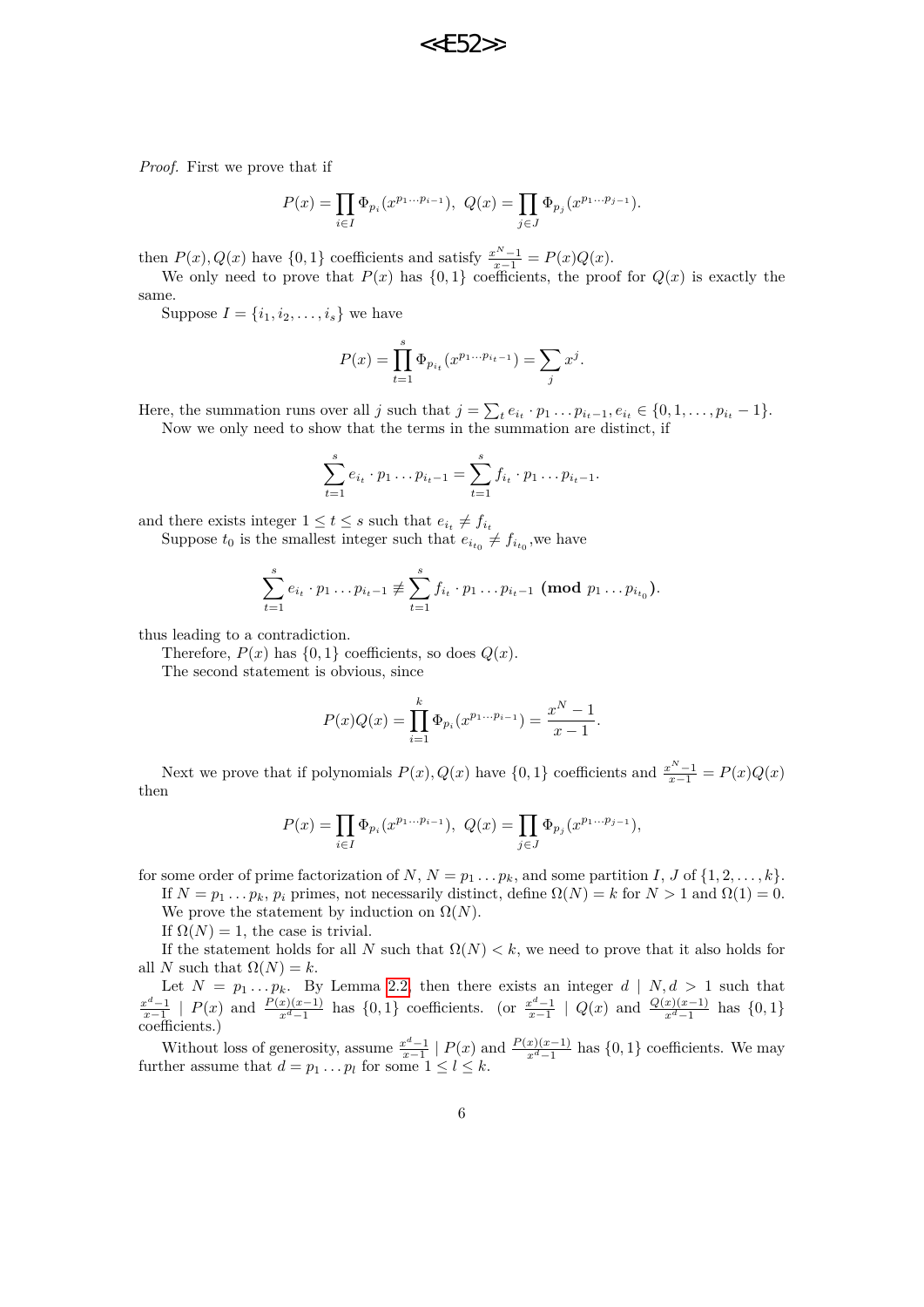

Let  $P_1(x) = \frac{P(x)(x-1)}{x^d-1}$ , then  $P_1(x)Q(x) = \frac{x^N-1}{x^d-1}$ . By Lemma [2.3,](#page-4-1) there exists polynomials  $\tilde{P}'(x)$  and  $Q'(x)$  with  $\{0,1\}$  coefficients such that  $P'(x^d) = P_1(x), Q'(x^d) = Q(x).$ 

Thus we have

$$
P'(x^{d})Q'(x^{d}) = \frac{x^{N} - 1}{x^{d} - 1} = \frac{(x^{d})^{\frac{N}{d}} - 1}{(x^{d}) - 1}.
$$

Therefore,

$$
P'(x)Q'(x) = \frac{x^{\frac{N}{d}} - 1}{x - 1}.
$$

Since  $\Omega(\frac{N}{d}) = k - l < k$ , by our assumption, there exists some order of prime factorization of  $\frac{N}{d}$ ,  $\frac{N}{d} = q_1 \dots q_{k-l}$  and some partition *I*<sup>'</sup>, *J*<sup>'</sup> of {1, 2, . . . , k − *l*} such that

$$
P'(x) = \prod_{i \in I'} \Phi_{q_i}(x^{q_1 \dots q_{i-1}}), \ Q'(x) = \prod_{j \in J'} \Phi_{q_j}(x^{q_1 \dots q_{j-1}}),
$$

Thus we have

$$
P(x) = \frac{x^d - 1}{x - 1} \cdot \prod_{i \in I'} \Phi_{q_i}((x^d)^{q_1 \dots q_{i-1}}),
$$
  
= 
$$
\prod_{i=1}^l \Phi_{p_i}(x^{p_1 \dots p_{i-1}}) \prod_{i \in I'} \Phi_{q_i}(x^{p_1 \dots p_l q_1 \dots q_{i-1}})
$$
  

$$
Q(x) = \prod_{j \in J'} \Phi_{q_i}(x^{p_1 \dots p_l q_1 \dots q_{j-1}}),
$$

Since  $\frac{N}{d} = q_1 \dots q_{k-l} = p_{l+1} \dots p_k$ ,  $q_1, \dots, q_{k-l}$  is just a permutation of  $p_{l+1}, \dots, p_k$ , there exists a permutation  $\sigma$  of  $\{l + 1, l + 2, \ldots, k\}$  such that  $q_r = p_{\sigma(l+r)}$  for  $1 \leq r \leq k - l$ . Then

$$
P(x) = \prod_{i \in I} \Phi_{p_i}(x^{p_1...p_{i-1}}), \ Q(x) = \prod_{j \in J} \Phi_{p_j}(x^{p_1...p_{j-1}}),
$$

for the factorization  $N = p_1 \dots p_l p_{\sigma(l+1)} \dots p_{\sigma(k)}$  and the partition *I*, *J* of  $\{1, 2, \dots, k\}$ , in which  $I = \{1, \ldots, l\} \cup \{\sigma(l + i) \mid i \in I'\}, \ J = \{\sigma(l + j) \mid j \in J'\}.$  $\Box$ 

We have thus completed the induction.

<span id="page-6-0"></span>**Corollary 2.5.**  $N \geq 2$ . Polynomials  $P(x)$ ,  $Q(x)$  with  $\{0,1\}$  coefficients have *m* and *n* positive terms respectively and satisfy  $\frac{x^N - 1}{x - 1} = P(x)Q(x)$  if and only if

$$
P(x) = \prod_{i \in I} \Phi_{p_i}(x^{p_1 \dots p_{i-1}}),
$$
  

$$
Q(x) = \prod_{j \in J} \Phi_{p_j}(x^{p_1 \dots p_{j-1}}),
$$

where  $N = p_1 \ldots p_k$ , and the  $p_i$  are primes, not necessarily distinct, and *I*, *J* are any partition of  $\{1,2,\ldots,k\}$ , i.e.,  $I \cup J = \{1,2,\ldots,k\}$ ,  $I \cap J = \emptyset$  such that  $\prod_{i \in I} p_i = m$  and  $\prod_{j \in J} p_j = n$ .

This completes our classification as well as the construction of the decompositions of sets of consecutive integers.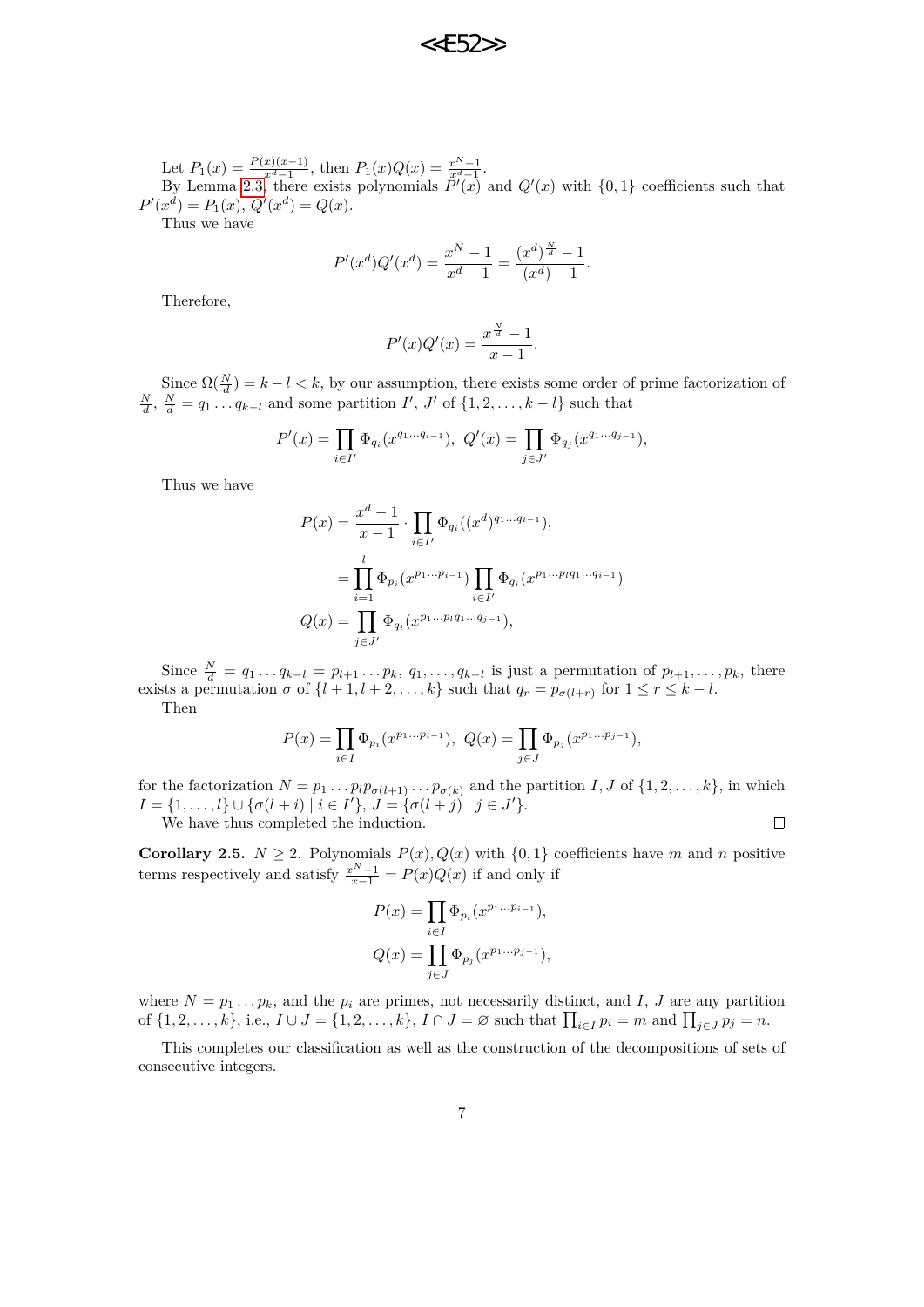

### **3 Enumeration of the decomposition**

**Definition 3.1.**  $N \geq 2$ . Define  $H(N)$  to be the number of pairs of polynomials  $(P(x), Q(x))$ with  $\{0, 1\}$  coefficients satisfying  $\frac{x^N - 1}{x - 1} = P(x)Q(x)$ .

**Definition 3.2.** Define  $F(m, n)$  to be the number of pairs of polynomials  $(P(x), Q(x))$  with {0,1} coefficients satisfying  $\frac{x^{N}-1}{x-1} = P(x)Q(x)$  and that  $P(x)$  and  $Q(x)$  has *m* and *n* terms respectively.

In this section, our aim is to give a satisfactory answer to the following question based on Proposition [2.4:](#page-4-0)

**Question 3.3.** Find  $H(N)$  ( $N \geq 2$ ) and  $F(m, n)$ .

We have the following relationship between  $H(N)$  and  $F(m, n)$  as an immediate result of their definitions.

**Proposition 3.4.**  $N \geq 2$ .  $H(N) = \sum_{d|N} F(d, \frac{N}{d})$ .

*j*

Notice that in Proposition [2.4,](#page-4-0) different factorizations of *N* may result in the same  $P(x)$  and *Q*(*x*).

For example, when  $N = 12$ , let  $N = p_1p_2p_3$ . Take one factorization to be  $p_1 = p_3 = 2, p_2 = 3$ , with partition  $I = \{1, 2\}, J = \{3\}.$  Then we have  $P(x) = \Phi_2(x)\Phi_3(x^2), Q(x) = \Phi_2(x^6)$ . Take the other factorization to be  $p_1 = 3$ ,  $p_2 = p_3 = 2$ , with the same partition  $I = \{1, 2\}$ ,  $J = \{3\}$ . Then we have  $P(x) = \Phi_3(x)\Phi_2(x^3), Q(x) = \Phi_2(x^6)$ .

Since  $\Phi_2(x)\Phi_3(x^2) = \Phi_6(x) = \Phi_3(x)\Phi_2(x^3)$ , the factorizations have the same  $P(x)$  and  $Q(x)$ . The following corollary of Proposition [2.4](#page-4-0) helps us to compute  $H(N)$  and  $F(m, n)$ :

<span id="page-7-2"></span>**Corollary 3.5.**  $N \geq 2$ . Polynomials  $P(x)$ ,  $Q(x)$  with  $\{0, 1\}$  coefficients satisfy  $\frac{x^N - 1}{x - 1} = P(x)Q(x)$ if and only if there exists a unique sequence of integers  $d_1, d_2, \ldots, d_s > 1$  such that  $N = d_1 d_2 \ldots d_s$ and exactly one of the following holds:

<span id="page-7-0"></span>
$$
P(x) = \prod_{2 \nmid t} \frac{x^{d_1 \dots d_t} - 1}{x^{d_1 \dots d_{t-1}} - 1}, \ Q(x) = \prod_{2 \mid t} \frac{x^{d_1 \dots d_t} - 1}{x^{d_1 \dots d_{t-1}} - 1}, \tag{1}
$$

or

<span id="page-7-1"></span>
$$
P(x) = \prod_{2 \mid t} \frac{x^{d_1 \dots d_t} - 1}{x^{d_1 \dots d_{t-1}} - 1}, \ Q(x) = \prod_{2 \nmid t} \frac{x^{d_1 \dots d_t t} - 1}{x^{d_1 \dots d_{t-1}} - 1}.
$$
 (2)

*Proof.* First, if such sequence of integers exists, then we can simply expand *d<sup>t</sup>* into product of primes, and by Proposition [2.4,](#page-4-0) we know that  $P(x)$ ,  $Q(x)$  have  $\{0,1\}$  coefficients and satisfy  $\frac{x^N - 1}{x - 1} = P(x)Q(x).$ 

Next, we prove that for every  $P(x)$ ,  $Q(x)$ , we can find a sequence so that [\(1\)](#page-7-0) or [\(2\)](#page-7-1) holds. Since we have

$$
\prod_{l=i+1}^{j} \Phi_{p_l}(x^{p_{i+1}...p_{l-1}}) = 1 + x + x^2 + \dots + x^{p_{i+1}...p_j-1}
$$

$$
= \frac{x^{p_{i+1}...p_j} - 1}{x - 1},
$$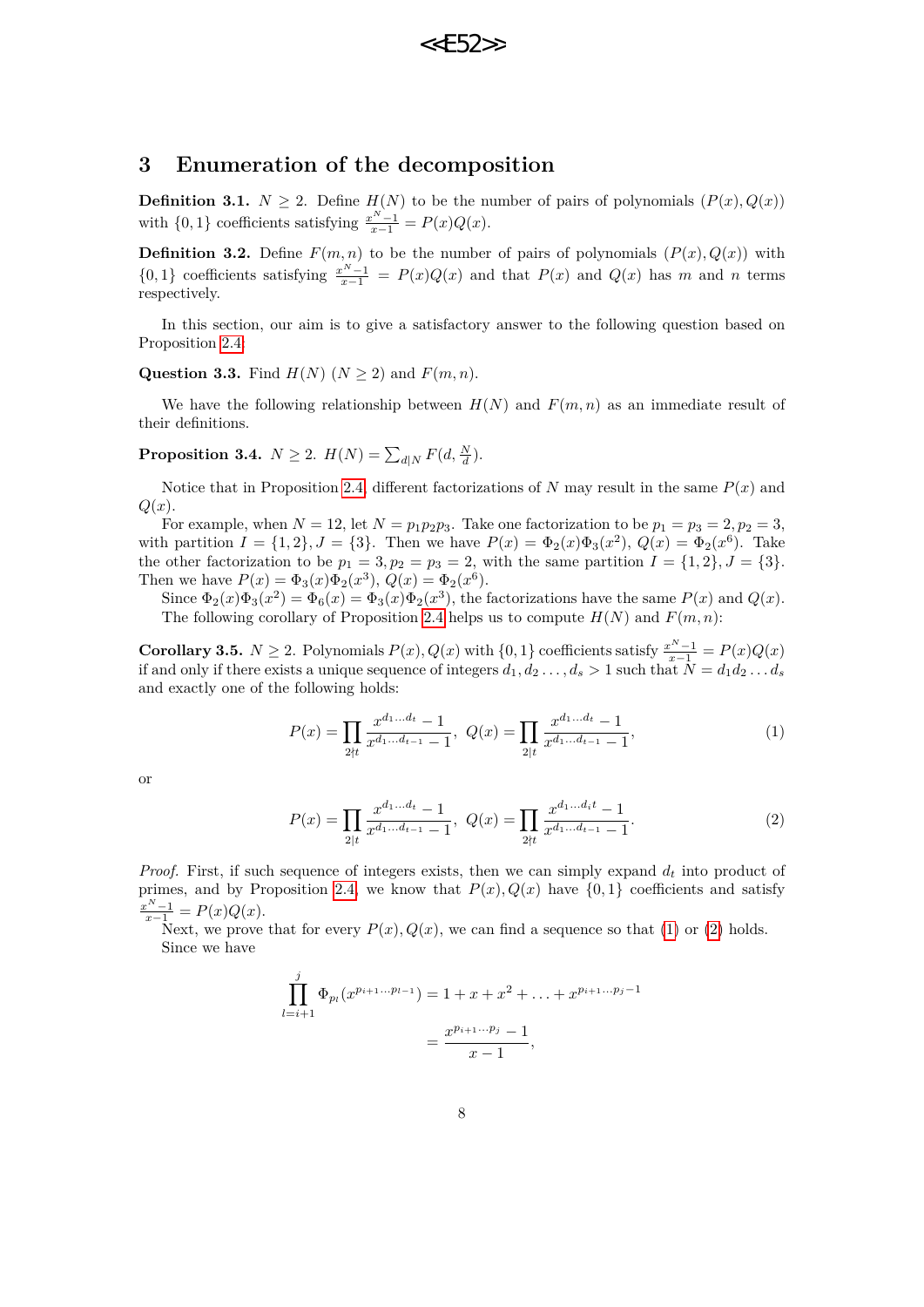taking  $x = x^{p_1...p_i}$ , we have

$$
\prod_{l=i+1}^{j} \Phi_{p_l}(x^{p_1...p_{l-1}}) = \frac{x^{p_1...p_j} - 1}{x^{p_1...p_i} - 1}.
$$
 (3)

Without loss of generosity, we may assume that  $\Phi_{p_1}(x) | P(x)$ . In this case, we prove that  $P(x)$  and  $Q(x)$  satisfy [\(1\)](#page-7-0), while in the other case,  $P(x)$  and  $Q(x)$  satisfy [\(2\)](#page-7-1).

Let  $i_1$  be the largest integer such that

<span id="page-8-0"></span>
$$
\prod_{l=1}^{i_1} \Phi_{p_l}(x^{p_1...p_{l-1}}) | P(x).
$$

Then  $\Phi_{p_{i_1+1}}(x^{p_1...p_{i_1}}) \nmid P(x)$ , therefore  $\Phi_{p_{i_1+1}}(x^{p_1...p_{i_1}}) \mid Q(x)$ . Let  $i_2$  be the largest integer such that

$$
\prod_{l=i_1+1}^{i_2} \Phi_{p_l}(x^{p_1...p_{l-1}}) | Q(x).
$$

Then  $\Phi_{p_{i_2+1}}(x^{p_1...p_{i_2}}) \nmid Q(x)$ , therefore  $\Phi_{p_{i_2+1}}(x^{p_1...p_{i_2}}) \mid P(x)$ .

We can continue this process until  $i_s = \tilde{k}$ . Now we have a sequence  $i_0 = 0 < i_1 < \ldots < i_s = k$ such that

$$
\prod_{l=i_t+1}^{i_{t+1}} \Phi_{p_l}(x^{p_1...p_{l-1}}) 2 \mid P(x) \ (2 \mid t), \ \prod_{l=i_t+1}^{i_{t+1}} \Phi_{p_l}(x^{p_1...p_{l-1}}) 2 \mid Q(x) \ (2 \nmid t).
$$

Let  $d_t = p_{i_{t-1}+1} \dots p_{i_t}$  for  $1 \le t \le s$ , then by [\(3\)](#page-8-0),

$$
\prod_{l=i_{t-1}+1}^{i_t} \Phi_{p_l}(x^{p_1...p_{l-1}}) = \frac{x^{p_1...p_{i_t}} - 1}{x^{p_1...p_{i_{t-1}}} - 1} = \frac{x^{d_1...d_t} - 1}{x^{d_1...d_{t-1}} - 1}.
$$

Therefore  $N = d_1 d_2 \ldots d_s$ , and

$$
P(x) = \prod_{2 \nmid t} \frac{x^{d_1 \dots d_t} - 1}{x^{d_1 \dots d_{t-1}} - 1}, \ Q(x) = \prod_{2 \mid t} \frac{x^{d_1 \dots d_t} - 1}{x^{d_1 \dots d_{t-1}} - 1}.
$$

Finally, we prove the uniqueness of the sequence.

If we have two distinct sequences  $d_1, d_2, \ldots, d_s > 1$  and  $d'_1, d'_2, \ldots, d'_{s'} > 1$  such that  $N =$  $d_1 d_2 \dots d_s = d'_1 d'_2 \dots d'_{s'}$  and

$$
P(x) = \prod_{2 \nmid t} \frac{x^{d_1 \dots d_t} - 1}{x^{d_1 \dots d_{t-1}} - 1}, \ Q(x) = \prod_{2 \mid t} \frac{x^{d_1 \dots d_t} - 1}{x^{d_1 \dots d_{t-1}} - 1}.
$$

$$
P'(x) = \prod_{2 \nmid t} \frac{x^{d'_1 \dots d'_t} - 1}{x^{d'_1 \dots d'_{t-1}} - 1}, \ Q'(x) = \prod_{2 \mid t} \frac{x^{d'_1 \dots d'_t} - 1}{x^{d'_1 \dots d'_{t-1}} - 1}.
$$

Let *t* be the smallest integer such that  $d_t \neq d'_t$ . Without loss of generosity, we may assume that  $d_t > d'_t$ 

(1)  $2 \nmid t$ , then  $P(x)$  has the term  $x^{d'_1 d'_2 ... d'_t}$ , but  $P'(x)$  hasn't. So  $P(x) \neq P'(x)$ .

(2) 2 | *t*, then  $Q(x)$  has the term  $x^{d'_1 d'_2 ... d'_t}$ , but  $Q'(x)$  hasn't. So  $Q(x) \neq Q'(x)$ .

Therefore, we have proved the uniqueness of the sequence  $d_1, d_2, \ldots, d_s$  corresponding to *P*(*x*)*, Q*(*x*).  $\Box$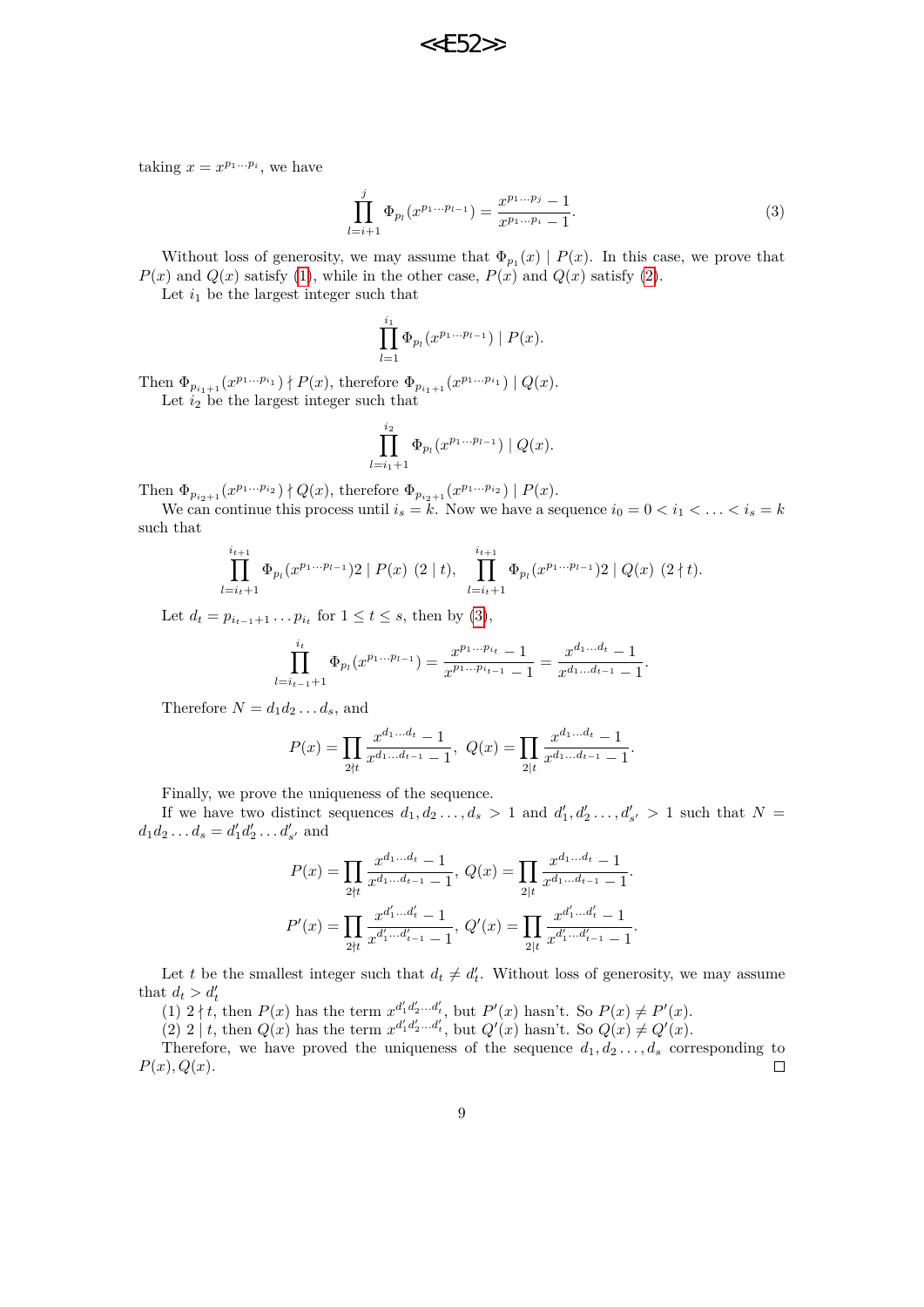**22F52** 

By corollary [3.5,](#page-7-2) every sequence of integers  $d_1, d_2, \ldots, d_s > 1$  such that  $N = d_1 d_2 \ldots d_s$ corresponds to exactly two pairs of polynomials  $(P(x), Q(x))$  and each  $(P(x), Q(x))$  only corresponds to exactly one sequence. So the number of  $(P(x), Q(x))$  is twice the number of sequences  $d_1, d_2, \ldots, d_s.$ 

<span id="page-9-0"></span>**Definition 3.6.** Define  $\widetilde{\Delta}(N) := \{(d_1, \ldots, d_s) \mid s \in \mathbb{Z}^+, d_1, d_2, \ldots, d_s > 1, N = d_1 d_2 \ldots d_s\}$  for  $N \geq 2$  and  $\Delta(1) := \{()\}$ , in which the only element is the empty sequence.

 $H(1)$  is not defined. For the sake of convenience, we define  $H(1) = 2$ . Then we have,

<span id="page-9-2"></span>**Corollary 3.7.** For  $N \in \mathbb{Z}^+$ ,  $H(N) = 2|\widetilde{\Delta}(N)|$ .

**Proposition 3.8.**  $|\Delta(N)| = \sum_{d|N,d.$ 

*Proof.* It is obvious that  $\tilde{\Delta}(N)$  are disjoint.

Let  $X = \bigcup_{d|N,d\leq N} \Delta(d)$ , then  $|X| = \sum_{d|N,d\leq N} |\Delta(d)|$ .

Define map *f* :  $\widetilde{\Delta}(N)$  → *X* by  $(d_1, d_2, ..., d_s)$  →  $(d_1, d_2, ..., d_{s-1})$ . It is injective and jective, therefore bijective. So we have  $|\widetilde{\Delta}(N)| = |X|$ , thus  $|\widetilde{\Delta}(N)| = \sum_{d|N} \sum_{i \in N} |\widetilde{\Delta}(d)|$ . □ surjective, therefore bijective. So we have  $|\Delta(N)| = |X|$ , thus  $|\Delta(N)| = \sum_{d|N, d \le N} |\Delta(d)|$ .

Therefore  $H(N) = \sum_{d \mid N, d < N} H(d)$ . We have thus obtained the recurrence formula for  $H(N)$ .

**Proposition 3.9.**  $H(N)$  is given by the recurrence formula

$$
H(N) = \sum_{d|N,d
$$

<span id="page-9-1"></span>**Definition 3.10.** For *N* ≥ 2. Define  $\Delta(N,k) := \{(d_1, \ldots, d_k) | d_1, \ldots, d_k > 1, N = d_1 d_2 \ldots d_k\}$ and  $D_k(N) := |\Delta(N, k+1)|$ .

**Definition 3.11.** For  $N \ge 2$ . Define  $\delta(N, k) := \{(d_1, \ldots, d_k) \mid d_1, \ldots, d_k \in \mathbb{Z}^+, N = d_1 d_2 \ldots d_k\}$ and  $d_k(N) := |\delta(N, k+1)|$ .

We first compute  $d_k(N)$ , then give a formula for  $D_k(N)$  based on  $d_k(N)$ , and finally give a formula for  $H(N)$ .

<span id="page-9-3"></span>**Proposition 3.12.** If  $N = p_1^{\alpha_1} p_2^{\alpha_2} \dots p_s^{\alpha_s}$ , where  $\alpha_i \ge 1$  and  $p_i$  are distinct primes, then

$$
d_k(N) = \prod_{i=1}^s \binom{\alpha_i + k}{k}.
$$

*Proof.* First, we prove that  $d_k(N)$  is multiplicative.

If  $N = mn$  and  $gcd(m, n) = 1$ . Define a map  $f : \delta(N, k + 1) \to \delta(m, k + 1) \times \delta(n, k + 1)$ 1)by  $(d_1, ..., d_{k+1}) \mapsto [(gcd(d_1, m), ..., gcd(d_{k+1}, m)), (gcd(d_1, n), ..., gcd(d_{k+1}, n))].$  It is easy to check that *f* is bijective, thus  $d_k(N) = d_k(m)d_k(n)$ .

Next, we prove that  $d_k(p^{\alpha}) = \begin{pmatrix} \alpha + k \\ k \end{pmatrix}$ *k* .

Notice that  $d_k(p^{\alpha})$  is equal to the number of ways to put  $\alpha$  objects into k boxes and empty boxes are allowed, which is known to be  $\begin{pmatrix} \alpha + k & -k \\ k & -k \end{pmatrix}$ *k* .

Therefore we have

$$
d_k(p_1^{\alpha_1}p_2^{\alpha_2}\dots p_s^{\alpha_s}) = \prod_{i=1}^s {\alpha_i + k \choose k}.
$$

 $\Box$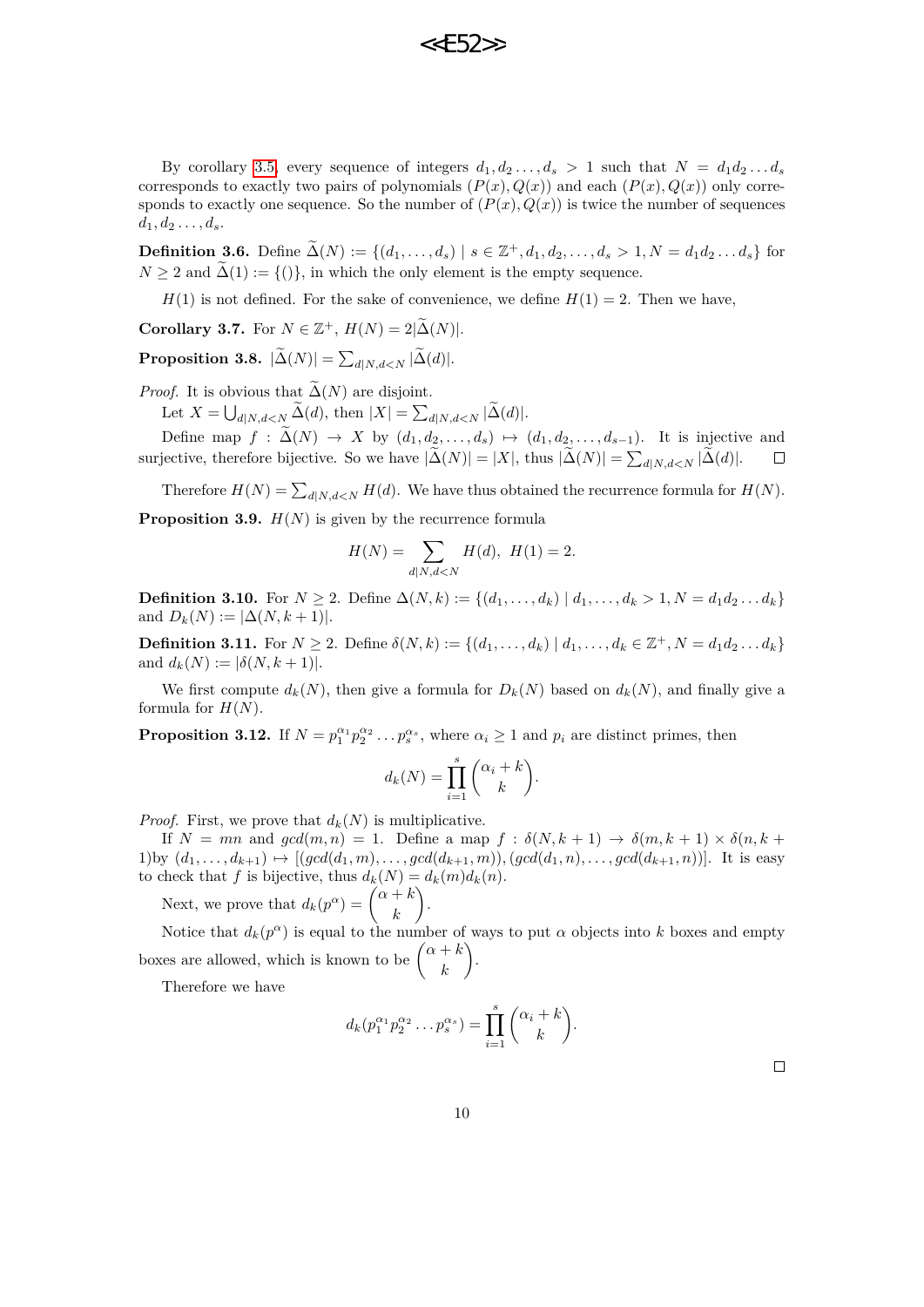$<<$  $F52$ 

<span id="page-10-0"></span>**Proposition 3.13.** For  $N \geq 2$ ,

$$
D_k(N) = \sum_{i=0}^k (-1)^i {k+1 \choose i} d_{k-i}(N).
$$

*Proof.* Define  $X_j = \{(d_1, \ldots, d_{k+1}) \in \delta \mid d_j = 1\} \subset \delta(N, k)$  for every  $1 \leq j \leq k+1$ . Then  $\Delta(N,k) = \delta(N,k) - \bigcup_j X_j$ .

Note that

$$
|\bigcap_{1 \leq t \leq s} X_{j_t}| = |\{(d_1, \ldots, d_{k+1}) \in \delta(N, k) \mid d_{j_1} = \ldots = d_{j_s} = 1\}| = d_{k-s}(N).
$$

According to the inclusion-exclusion principle,

$$
\begin{aligned} |\bigcup_j X_j| &= \sum_j |X_j| - \sum_{j_1, j_2} |X_{j_1} \cap X_{j_2}| + \ldots + (-1)^k |\bigcap_j X_j| \\ &= \binom{k+1}{1} d_{k-1}(N) - \binom{k+1}{2} d_{k-2}(N) + \ldots + \binom{k+1}{k} d_0(N) \\ &= \sum_{i=1}^k (-1)^{i-1} \binom{k+1}{i} d_{k-i}(N). \end{aligned}
$$

Therefore

$$
D_k(N) = d_k(N) - |\bigcup_j X_j| = \sum_{i=0}^k (-1)^i {k+1 \choose i} d_{k-i}(N).
$$

<span id="page-10-1"></span>**Proposition 3.14.** If  $N = p_1^{\alpha_1} p_2^{\alpha_2} \dots p_s^{\alpha_s}$ , let  $A_0 = \alpha_1 + \alpha_2 + \dots + \alpha_s$ .

$$
H(N) = 2\sum_{k=0}^{A_0} \sum_{i=0}^k (-1)^i {k+1 \choose i} d_{k-i}(N).
$$

*Proof.* According to the Definition [3.6](#page-9-0) and [3.10,](#page-9-1) we have  $\widetilde{\Delta}(N) = \bigcup_{k=0}^{A_0} \Delta(N, k)$ . Since  $\Delta(N, k)$  are disjoint, we have  $|\widetilde{\Delta}(N)| = \sum_{k=0}^{A_0} D_k(N)$ . By Corollary [3.7](#page-9-2) and Proposition [3.13,](#page-10-0)

$$
H(N) = 2|\tilde{\Delta}(N)| = 2\sum_{k=0}^{A_0} D_k(N)
$$
  
=  $2\sum_{k=0}^{A_0} \sum_{i=0}^k (-1)^i {k+1 \choose i} d_{k-i}(N).$ 

 $\Box$ 

 $\Box$ 

**Corollary 3.15.** Under the assumption of proposition [3.14,](#page-10-1) for any integer  $A \geq A_0$ ,

$$
H(N) = 2\sum_{k=0}^{A} \sum_{i=0}^{k} (-1)^{i} {k+1 \choose i} d_{k-i}(N).
$$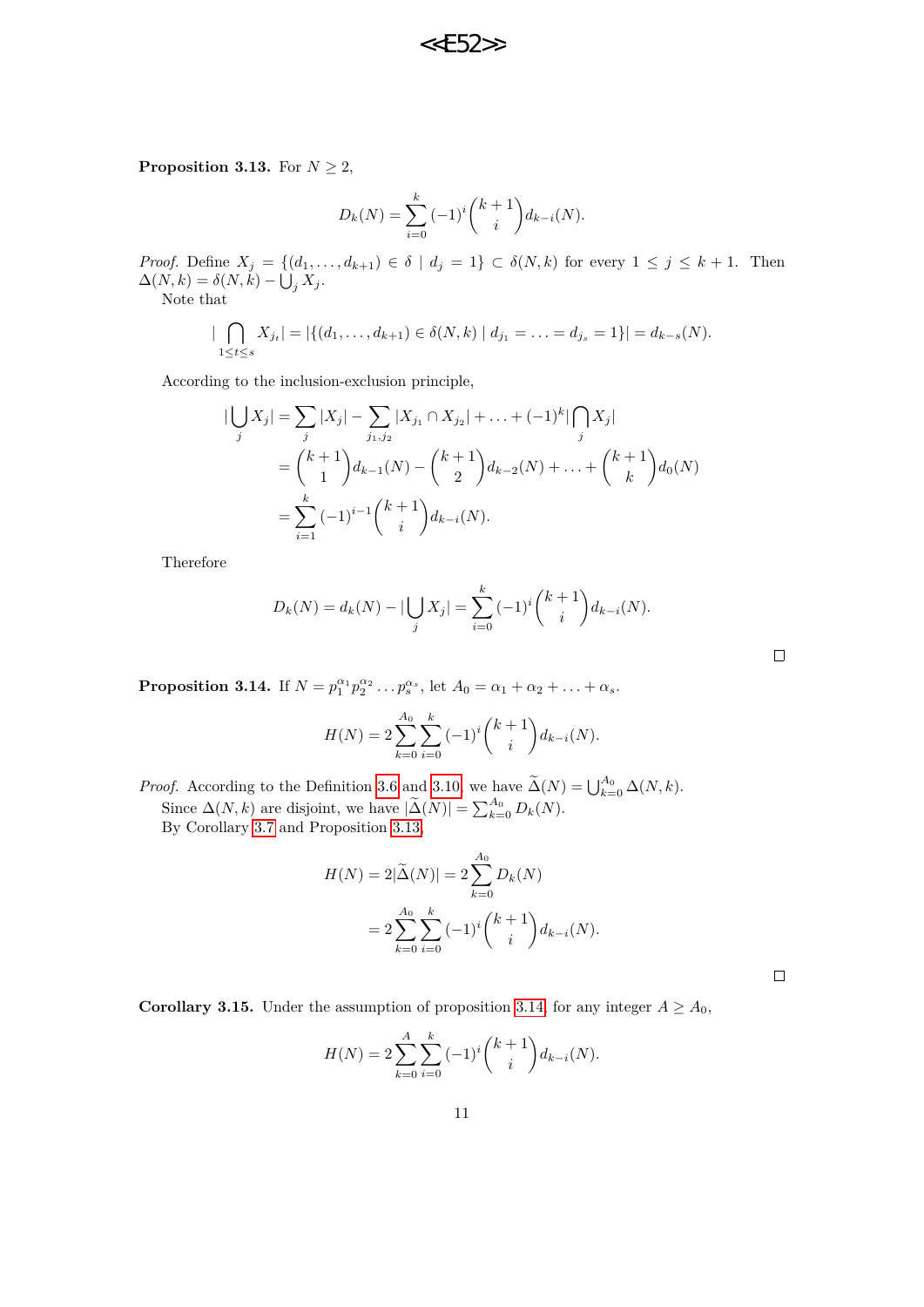*Proof.* Notice that when  $k > A_0$ ,  $\Delta(N, k) = \emptyset$ , thus  $D_k(N) = 0$ . So we have

$$
H(N) = 2\sum_{k=0}^{A_0} D_k(N) = 2\sum_{k=0}^{A} D_k(N)
$$
  
= 
$$
2\sum_{k=0}^{A} \sum_{i=0}^{k} (-1)^i {k+1 \choose i} d_{k-i}(N).
$$

 $\Box$ 

Next, we give formulas for  $F(m, n)$ .

**Definition 3.16.** For  $m \geq 2$  or  $n \geq 2$ , define  $T(m, n)$  to be the set of sequences  $(d_1, \ldots, d_s)$ such that  $s \in \mathbb{Z}^+, d_1, d_2, \ldots, d_s > 1, m = \prod_{2 \nmid i} d_i, n = \prod_{2 \mid i} d_i$  or  $m = \prod_{2 \mid i} d_i, n = \prod_{2 \nmid i} d_i$ . Define  $T(1,1) := \{()\}$ , in which the only element is the empty sequence.

The following equality results from Corollary [3.5.](#page-7-2)

**Corollary 3.17.**  $F(m, n) = |T(m, n)|$ .

In order to have a more intuitive understanding of  $T(m, n)$ . We construct a representation of  $T(m, n)$  by a certain type of lattice walking on  $\mathbb{Z}^2$ .

Consider the path from  $(1, 1)$  to  $(m, n)$  along the lines  $x = k$  or  $y = k$ , where  $k \in \mathbb{Z}$ . For every step, one can only walks along the positive direction of *x*-axis so that the *x*-coordinate of the endpoint is a multiplier of the *x*-coordinate of the initial point or along the positive direction of *y*-axis so that the *y*-coordinate of the endpoint is a multiplier of the *y*-coordinate of the initial point. Furthermore, one must take turns going in the *x*-direction and the *x*-direction, i.e., two adjacent steps can't be in the same direction. We say a path from  $(1, 1)$  to  $(m, n)$  is a "arithmetical path" if it satisfies the rules above.

Assume that the endpoint of the *i*th step is  $(x_i, y_i)$  and let  $(x_0, y_0) = (1, 1)$ . Define a map from the set of paths just introduced to  $T(m, n)$  by defining  $d_i = x_i/x_{i-1}$  if the *i*th step is in the *x*-direction and  $d_i = y_i/y_{i-1}$  if the *i*th step is in the *y*-direction. It is easy to check that the map thus defined is a bijection. Therefore,  $F(m, n)$  is the number of arithmetical paths from  $(1, 1)$  to (*m, n*).

<span id="page-11-0"></span>**Proposition 3.18.**  $F(m,n)$  is given by the following recurrence formula

$$
F(m, n) = -[\sum_{d|m, d>1} \mu(d) F(\frac{m}{d}, n) + \sum_{d|n, d>1} \mu(d) F(m, \frac{n}{d})],
$$
  

$$
F(m, 1) = F(1, n) = F(1, 1) = 1.
$$

for  $m \geq 2$  and  $n \geq 2$ . Here,  $\mu(d)$  is the Möbius function.

*Proof.* Every arithmetical path from  $(1, 1)$  to  $(m, n)$  either passes  $(m - 1, n)$  or  $(m, n - 1)$ .

We prove that the number of arithmetical paths passing 
$$
(m-1, n)
$$
 is  $-\sum_{d|m,d>1} \mu(d) F(\frac{m}{d},n)$ .

For every path passing  $(m-1, n)$ , there exists a prime *p* | *m* such that the path passes  $(\frac{m}{p}, n)$ . Suppose  $m = p_1^{\alpha_1} p_2^{\alpha_2} \dots p_k^{\alpha_k}$ , let  $X_i$  be the set of paths passing  $(\frac{m}{p_i}, n)$ .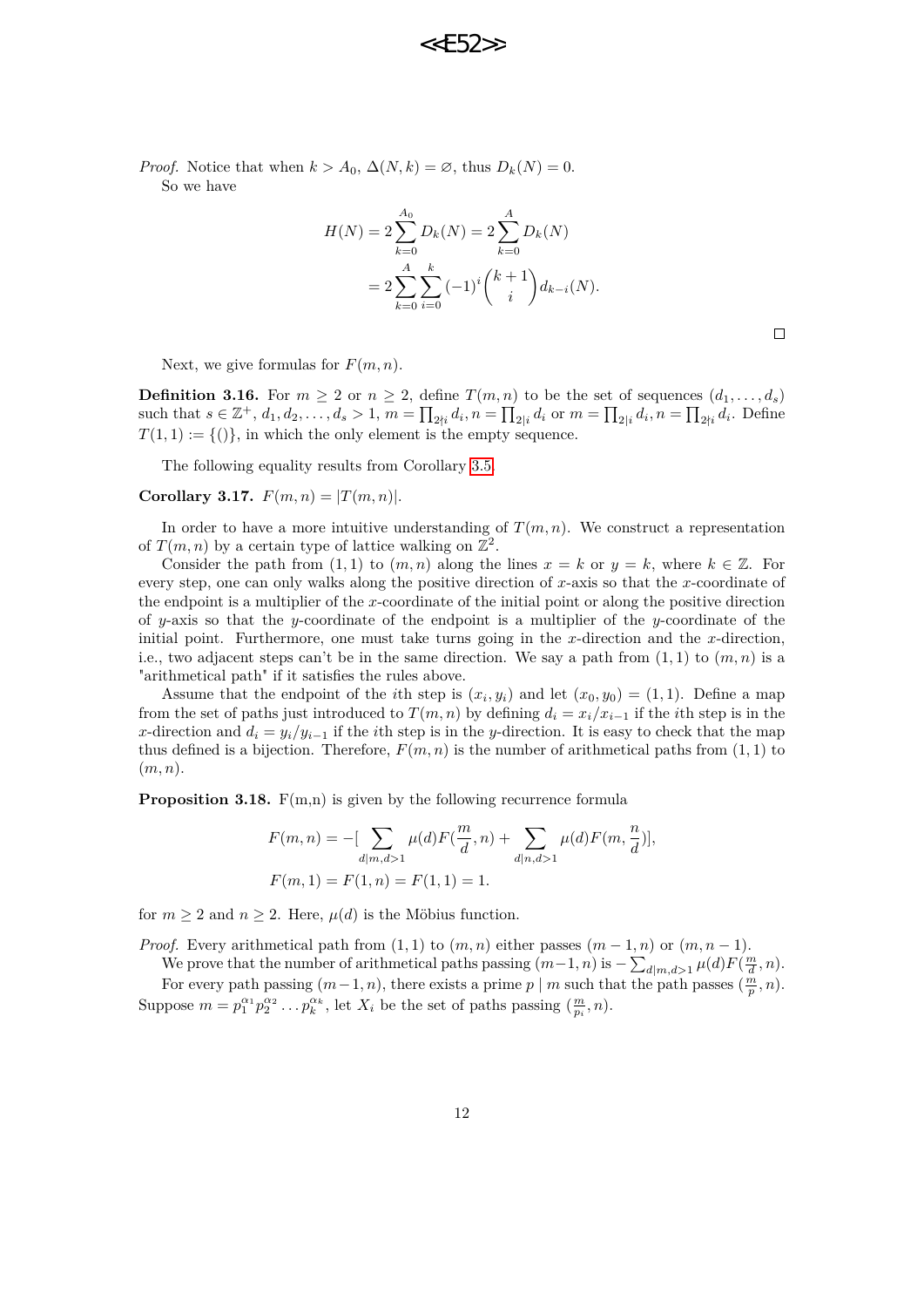According to the inclusion-exclusion principle, the number of arithmetical paths passing the point  $(m-1, n)$  is

$$
\begin{split} |\bigcup_{i} X_{i}| &= \sum_{i} |X_{i}| - \sum_{i_{1},i_{2}} |X_{i_{1}} \cap X_{i_{2}}| + \ldots + (-1)^{k} |\bigcap_{i} X_{i}| \\ &= \sum_{i} F(\frac{m}{p_{i}}, n) - \sum_{i_{1},i_{2}} F(\frac{m}{p_{i_{1}}p_{i_{2}}}, n) + \ldots + (-1)^{k} F(\frac{m}{p_{i_{1}} \ldots p_{i_{k}}}, n) \\ &= \sum_{d|m,d>1} [-\mu(d)] F(\frac{m}{d}, n) \\ &= - \sum_{d|m,d>1} \mu(d) F(\frac{m}{d}, n). \end{split}
$$

Similarly, we can prove that the number of arithmetical paths passing the point  $(m, n-1)$  is  $-\sum_{d|n,d>1} \mu(d) F(m, \frac{n}{d}).$ 

Therefore, for  $m \geq 2$  and  $n \geq 2$ ,

$$
F(m,n) = -[\sum_{d|m,d>1} \mu(d) F(\frac{m}{d},n) + \sum_{d|n,d>1} \mu(d) F(m,\frac{n}{d})].
$$

<span id="page-12-0"></span> $\Box$ 

It is easy to check that  $F(m, 1) = F(1, n) = F(1, 1) = 1$  for  $m \ge 2$  and  $n \ge 2$ .

<span id="page-12-1"></span>**Proposition 3.19.** If m, n have prime factorization  $m = p_1^{\alpha_1} p_2^{\alpha_2} \dots p_s^{\alpha_s}$ ,  $n = q_1^{\beta_1} q_2^{\beta_2} \dots q_t^{\beta_t}$ , then  $F(m, n)$  is equal to the coefficient of  $x_1^{\alpha_1} x_2^{\alpha_2} \dots x_s^{\alpha_s} y_1^{\beta_1} y_2^{\beta_2} \dots y_t^{\beta_t}$  in the generating function

$$
\frac{1}{\prod_{i=1}^{\infty}(1-x_i)+\prod_{i=1}^{\infty}(1-y_i)-1}.
$$

*Proof.* Let

$$
g(x_1, x_2 \dots, y_1, y_2 \dots) = \sum F(p_{i_1}^{\alpha_{i_1}} \dots p_{i_s}^{\alpha_{i_s}}, q_{j_1}^{\beta_{j_1}} \dots q_{j_t}^{\beta_{j_t}}) x_{i_1}^{\alpha_{i_1}} \dots x_{i_s}^{\alpha_{i_s}} y_{j_1}^{\beta_{j_1}} \dots y_{j_t}^{\beta_{j_t}}.
$$
 (4)

Here the summation goes over all  $(i_1, \ldots i_s, j_1, \ldots j_t)$  and  $(\alpha_{i_1}, \ldots, \alpha_{i_s}, \beta_{j_1}, \ldots, \beta_{j_t})$  in which  $\alpha_{i_e} \in \mathbb{Z}^+$  and  $\beta_{j_f} \in \mathbb{Z}^+$ .

We prove that

$$
g(x_1, x_2 \ldots, y_1, y_2 \ldots) = \frac{1}{\prod_{i=1}^{\infty} (1 - x_i) + \prod_{i=1}^{\infty} (1 - y_i) - 1}.
$$

According to Proposition [3.18,](#page-11-0)

$$
F(p_{i_1}^{\alpha_{i_1}} \dots p_{i_s}^{\alpha_{i_s}}, q_{j_1}^{\beta_{j_1}} \dots q_{j_t}^{\beta_{j_t}}) = F(\frac{m}{p_{i_1}}, n) + F(\frac{m}{p_{i_2}}, n) + \dots + F(\frac{m}{p_{i_s}}, n)
$$
  
\n
$$
- F(\frac{m}{p_{i_1}p_{i_2}}, n) - F(\frac{m}{p_{i_1}p_{i_3}}, n) - \dots - F(\frac{m}{p_{i_{s-1}}p_{i_s}}, n)
$$
  
\n
$$
+ \dots
$$
  
\n
$$
+ F(m, \frac{n}{q_{j_1}}) + F(m, \frac{n}{q_{j_2}}) + \dots + F(m, \frac{n}{q_{j_t}})
$$
  
\n
$$
- F(m, \frac{n}{q_{j_1}q_{j_2}}) - F(m, \frac{n}{q_{j_1}q_{j_3}}) - \dots - F(m, \frac{n}{q_{j_{t-1}}q_{j_t}})
$$
  
\n
$$
+ \dots
$$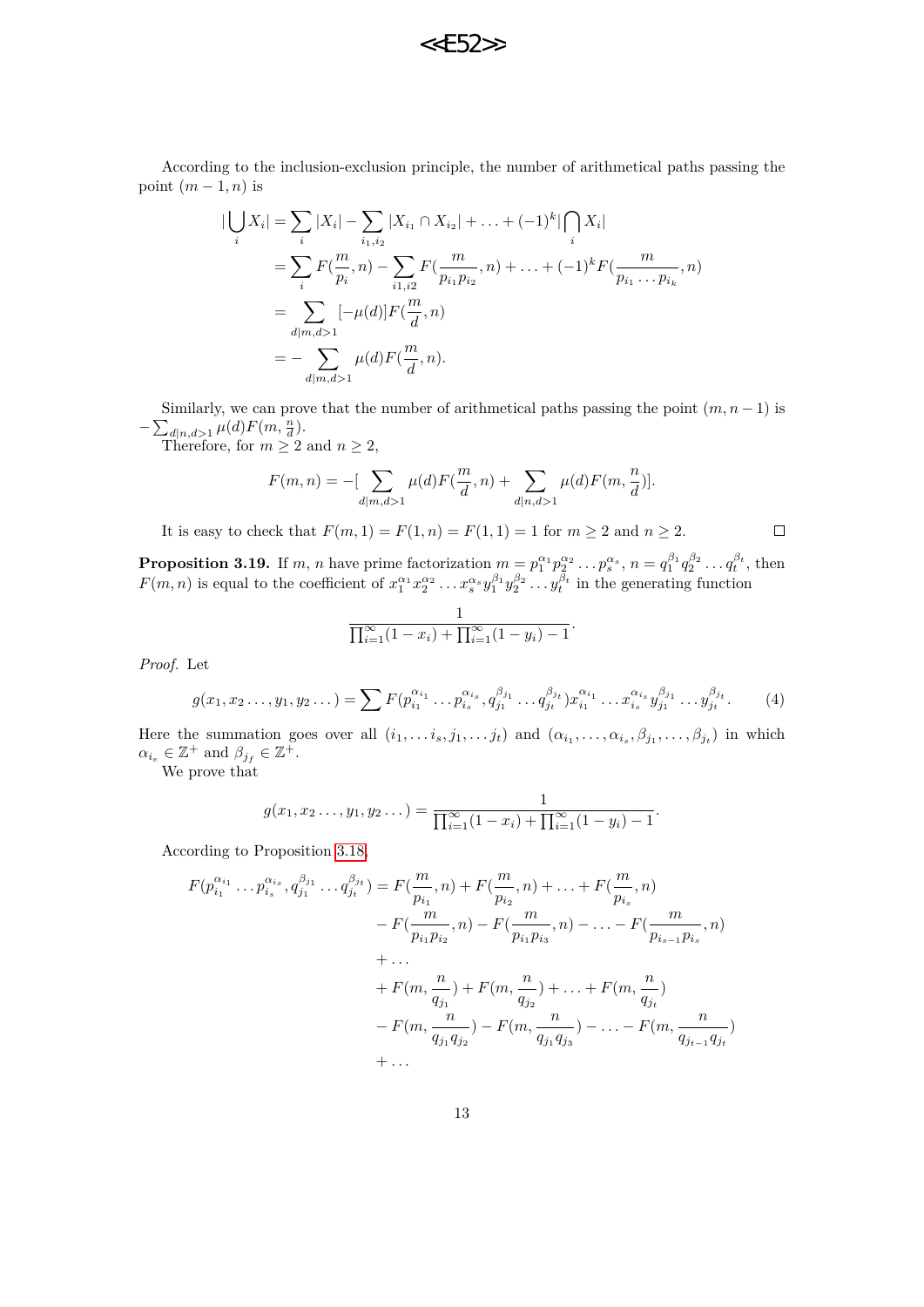It is also easy to verify that

$$
F(p_{i_1}^{\alpha_{i_1}} \dots p_{i_s}^{\alpha_{i_s}}, 1) = F(\frac{m}{p_{i_1}}, 1) + F(\frac{m}{p_{i_2}}, 1) + \dots + F(\frac{m}{p_{i_s}}, 1) - F(\frac{m}{p_{i_1}p_{i_2}}, 1) - F(\frac{m}{p_{i_1}p_{i_3}}, 1) - \dots - F(\frac{m}{p_{i_{s-1}}p_{i_s}}, 1) + \dots
$$

and

$$
F(1, q_{j_1}^{\beta_{j_1}} \dots q_{j_t}^{\beta_{j_t}}) = F(1, \frac{n}{q_{j_1}}) + F(1, \frac{n}{q_{j_2}}) + \dots + F(1, \frac{n}{q_{j_t}})
$$
  

$$
- F(1, \frac{n}{q_{j_1}q_{j_2}}) - F(1, \frac{n}{q_{j_1}q_{j_3}}) - \dots - F(1, \frac{n}{q_{j_{t-1}}q_{j_t}}) + \dots
$$

Expanding  $F(p_{i_1}^{\alpha_{i_1}} \dots p_{i_s}^{\alpha_{i_s}}, q_{j_1}^{\beta_{j_1}} \dots q_{j_t}^{\beta_{j_t}})$  on the right hand side of [\(4\)](#page-12-0), except  $F(1,1)$ , and then combining the term with the same  $F(p_{i_1}^{\alpha_{i_1}} \dots p_{i_s}^{\alpha_{i_s}}, q_{j_1}^{\beta_{j_1}} \dots q_{j_t}^{\beta_{j_t}})$ , we get

$$
g(x_1 \ldots, y_1 \ldots)
$$
  
= 1 + g(x\_1 \ldots, y\_1 \ldots)(\sum\_i x\_i - \sum\_{i\_1, i\_2} x\_{i\_1} x\_{i\_2} + \ldots + \sum\_j y\_j - \sum\_{j\_1, j\_2} x\_{j\_1} x\_{j\_2} + \ldots)  
= 1 + g(x\_1 \ldots, y\_1 \ldots)[(1 - \prod\_{i=1}^{\infty} (1 - x\_i)) + (1 - \prod\_{i=1}^{\infty} (1 - y\_i))].

Thus we have

$$
g(x_1, x_2 \dots, y_1, y_2 \dots) = \frac{1}{\prod_{i=1}^{\infty} (1 - x_i) + \prod_{i=1}^{\infty} (1 - y_i) - 1}.
$$

We can also give a formula for  $F(m, n)$  based on  $D_k(N)$ , which is defined in Definition [3.10,](#page-9-1) and can be computed according to Proposition [3.12](#page-9-3) and Proposition [3.13.](#page-10-0)

#### <span id="page-13-0"></span>**Proposition 3.20.**

$$
F(m,n) = \sum_{k=0}^{A} [2D_k(m)D_k(n) + D_{k+1}(m)D_k(n) + D_k(m)D_{k+1}(n)].
$$

Here,  $A = \min(\Omega(m), \Omega(n))$  where  $\Omega(N) = \alpha_1 + \alpha_2 + \ldots + \alpha_k$ , if  $N = p_1^{\alpha_1} \ldots p_k^{\alpha_k}$ .

*Proof.* For an arithmetical path, if the number of steps is even, suppose there are  $2k$  steps. Then there are *k* steps in the *x*-direction and *k* steps in the *y*-direction.

Without loss of generosity, we first compute the number of paths starting with a step in the *x*-direction.

A step in the *x*-direction is determined by an integer  $x_{end}/x_{initial}$ , in which  $x_{end}$  and  $x_{initial}$ are *x*-coordinates of the endpoint and initial point respectively. Suppose the integer thus defined for the *k* steps are  $d_1, d_2, \ldots, d_k$ . We have  $d_1, d_2, \ldots, d_k > 1$  and  $m = d_1 d_2 \ldots d_k$ . Therefore, the number of different  $(d_1, d_2, \ldots, d_k)$  is  $D_{k-1}(m)$ .

Similarly, a step in the *y*-direction is determined by an integer *yend/yinitial*, in which *yend* and *yinitial* are *y*-coordinates of the endpoint and initial point respectively. Suppose the integer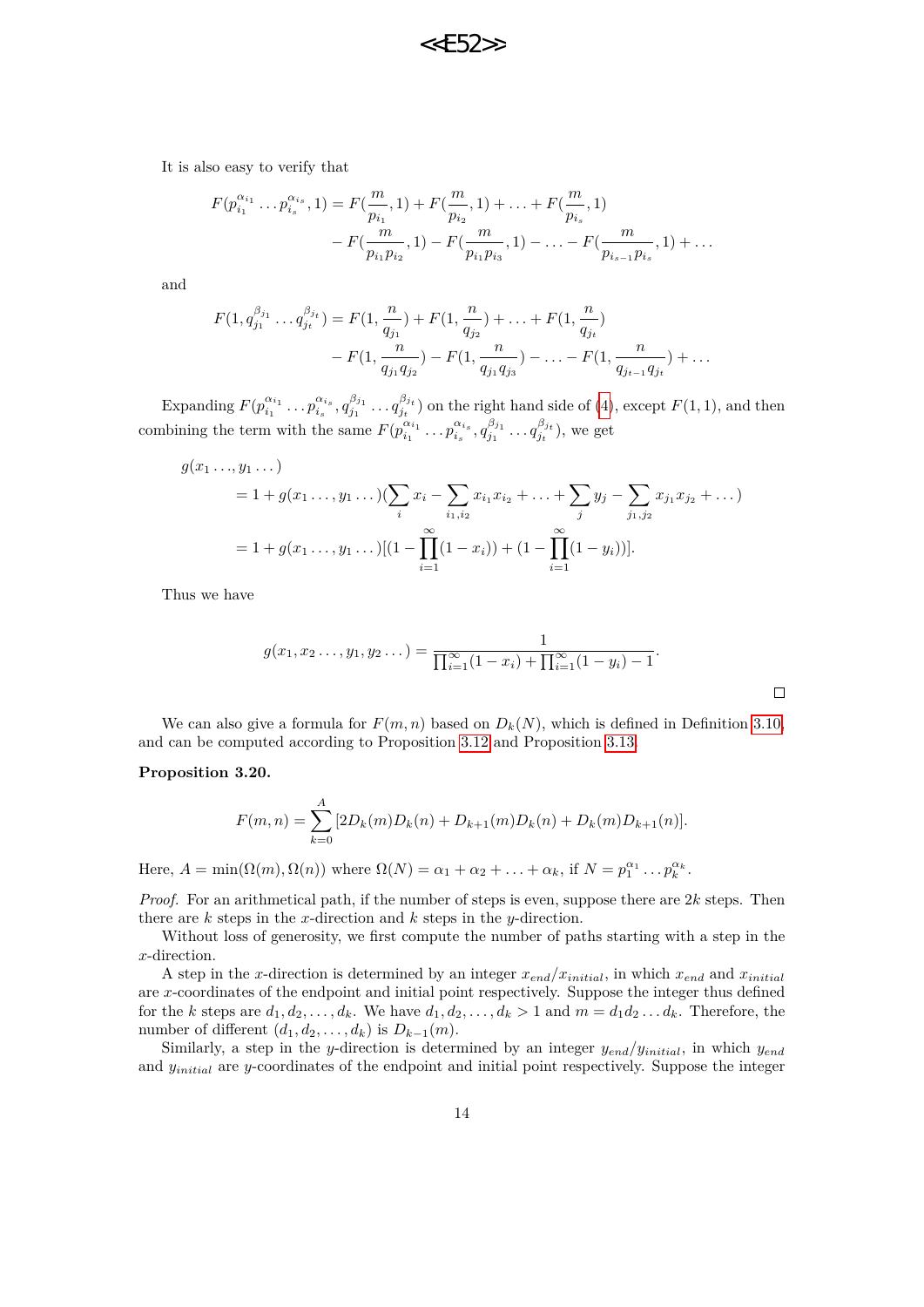thus defined for the *k* steps are  $d'_1, d'_2, \ldots, d'_k$ . Then the number of different  $(d'_1, d'_2, \ldots, d'_k)$  is  $D_{k-1}(n)$ .

Since different paths have different tuples  $(d_1, d_2, \ldots, d_k, d'_1, d'_2, \ldots, d'_k)$  and every tuple has a corresponding path, there is bijection between the paths and the tuples. Thus, the number of paths with 2*k* steps, starting with a step in the *x*-direction is  $D_{k-1}(m)D_{k-1}(n)$ .

Similarly, the number of paths with 2*k* steps, starting with a step in the *y*-direction is also  $D_{k-1}(m)D_{k-1}(n)$ .

With the same spirit, we can prove that the number of paths with  $(2k + 1)$  steps, starting with a step in the *x*-direction is  $D_k(m)D_{k-1}(n)$  while the number of paths with  $(2k+1)$  steps, starting with a step in the *y*-direction is also  $D_{k-1}(m)D_k(n)$ .

Therefore, we have

$$
F(m,n) = \sum_{k=0}^{A} [2D_k(m)D_k(n) + D_{k+1}(m)D_k(n) + D_k(m)D_{k+1}(n)].
$$

 $\Box$ 

It is difficult to compute  $D_k(N)$  by hand, while computing  $d_k(N)$  is an easy task. So we will give a formula for  $F(m, n)$  based on  $d_k(N)$ . First, we give the formula in some special cases.

**Case.**  $m = p^s$ ,  $n = q^t$ ,  $p, q$  primes,  $s, t \in \mathbb{N}$ .

$$
F(m,n) = \binom{s+t}{s}.
$$

**Case.**  $m = p^s$ ,  $n = p_1^{\alpha_1} \dots p_k^{\alpha_k}$ ,  $p, p_i$  primes  $s, \alpha_i \in \mathbb{N}$ .

$$
F(m, n) = d_s(n) = \prod_{i=1}^k {s + \alpha_i \choose s}.
$$

**Case.**  $m = p^s q$ ,  $p, q$  primes,  $s, t \in \mathbb{N}$ .

$$
F(m, n) = (s+1)d_{s+1}(n) - sd_s(n).
$$

**Case.**  $m = p^s q^t$ ,  $p, q$  primes,  $s, t \in \mathbb{N}$ .

$$
F(m,n) = \sum_{i=0}^{s+t} (-1)^i {s+t-i \choose s-i, t-i, i} d_{s+t-i}(n).
$$

**Case.**  $m = p^s q^t r$ ,  $p, q, r$  primes,  $s, t \in \mathbb{N}$ .

$$
F(m,n) = \sum_{i=0}^{s+t+1} (-1)^i \frac{(s+t+1-i)!}{(s+1-i)!(t+1-i)!i!}((s+1)(t+1)-i)d_{s+t+1-i}(n).
$$

**Case.**  $m = p^s q^t r^2$ ,  $p, q, r$  primes,  $s, t \in \mathbb{N}$ .

$$
F(m,n) = \sum_{i=0}^{s+t+2} (-1)^i \frac{(s+t+2-i)!}{(s+2-i)!(t+2-i)!i!}
$$
  

$$
((s+2)(s+1)(t+2)(t+1) - 4(s+i)(t+i) + 6i(i-1))d_{s+t+2-i}(n).
$$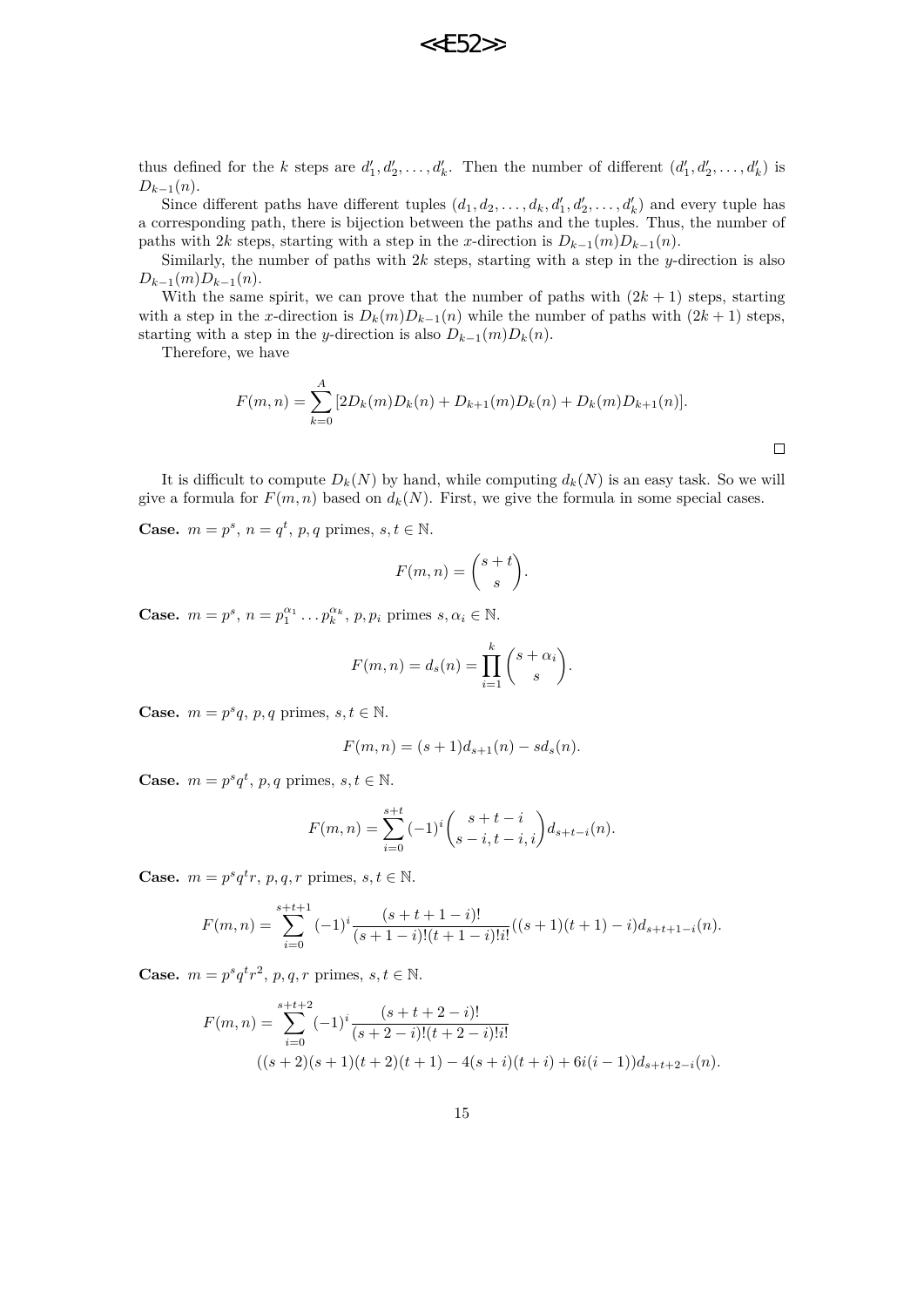**Case.**  $m = p_1^s p_2^s \dots p_k^s, p_i$  primes,  $s \in \mathbb{N}$ .

$$
F(m, n) = \sum_{i=s}^{ks} (-1)^{ks-i} T_k(i, s) d_i(n).
$$

Here  $T_k(n,m) = \sum_{j=0}^n (-1)^{n-j} \binom{n}{j}$ *j j m*  $\int_{0}^{k}$  or can be given by  $\int_{0}^{k}$ *m*  $\int_{0}^{k} = \sum_{j=0}^{n} T_{k}(j,m) \binom{n}{j}$ *j* `). On OEIS, *T*3(*n, m*) is A262704; *T*4(*n, m*) is A262705; *T*5(*n, m*) is A262706.

Inspired by the form of the last case, we find the following beautiful formula.

**Proposition 3.21.** If  $m = p_1^{\alpha_1} \dots p_k^{\alpha_k}$ ,  $p_i$  primes  $\alpha_i \in \mathbb{N}$ . We define polynomial  $f(x)$  to be  $\prod_{i=1}^k \binom{x+\alpha_i}{\alpha_i}$ *αi* and let  $A = \alpha_1 + \alpha_2 + \ldots + \alpha_k$ . Then

$$
F(m, n) = \sum_{i=0}^{A} \sum_{j=0}^{i} (-1)^{j} {i \choose j} f(-j-1)d_{i}(n).
$$

*Proof.* First, by Proposition [3.20,](#page-13-0) we know that for a fixed  $m$ ,  $F(m, n)$  can be written as the linear combination of  $D_k(n)$  in which the coefficients don't depend on *n*. Together with Proposition [3.13,](#page-10-0) we know that  $F(m, n)$  can be written as the linear combination of  $d_k(n)$  in which the coefficients don't depend on *n*. Suppose that

$$
F(m, n) = \sum_{i=0}^{\infty} C_i d_i(n).
$$

Taking  $n = p^s$ , p prime,  $s \in \mathbb{N}$ , we have

$$
F(m, n) = \sum_{i=0}^{\infty} C_i \binom{s+i}{i}.
$$

On the other hand,

$$
F(m, n) = \prod_{i=1}^{k} {s + \alpha_i \choose \alpha_i}
$$

So for all  $s \in \mathbb{N}$ , we have

$$
\prod_{i=1}^k {s + \alpha_i \choose \alpha_i} = \sum_{i=0}^\infty C_i {s + i \choose i}.
$$

Dividing both side by  $s^A$  and let  $s$  tend to infinity, we have a positive constant on the left hand side, thus we should also have the same constant on the right hand side. Notice that for every  $i < A$ ,  $\lim_{s \to +\infty} s^{-A} \binom{s+i}{s}$ *i*  $= 0$ , while for every  $i > A$ ,  $\lim_{s \to +\infty} s^{-A} \binom{s+i}{s}$ *i*  $\mathcal{L} = +\infty$ , we have  $C_A > 0$  and  $C_i = 0$  for  $i > A$ . ), we have  $f(x) = g(x)$  for all  $x \in \mathbb{N}$ . By the Lagrange Theorem,

Let  $g(x) = \sum_{i=0}^{A} C_i \binom{x+i}{i}$ *i* we conclude that  $f(x) \equiv g(x)$ .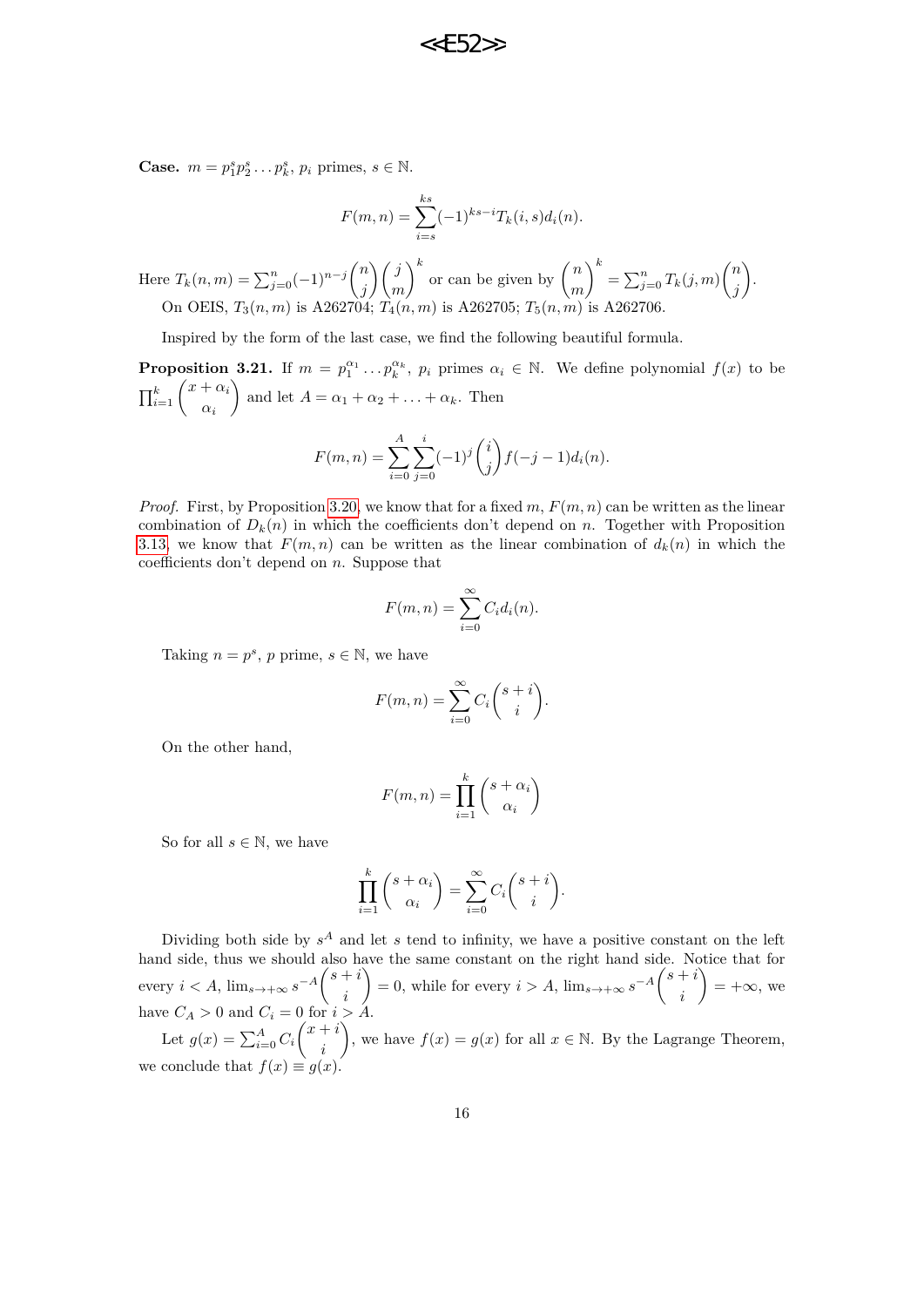In particular,  $f(-t-1) = g(-t-1)$ , in which  $t \in \mathbb{N}$ . Notice that

$$
\binom{-t-1+i}{i} = \begin{cases} 0 & i > t \\ (-1)^i \binom{t}{i} & 0 \le i \le t \end{cases}
$$

Therefore we have

<span id="page-16-0"></span>
$$
f(-t-1) = \sum_{i=0}^{t} (-1)^{i} {t \choose i} C_{i}.
$$
 (5)

We use induction to prove that for every  $l \in \mathbb{N}$ ,

$$
C_l = \sum_{i=0}^{l} (-1)^i \binom{l}{i} f(-i-1).
$$

When  $l = 0$ , taking  $t = 0$  in [\(5\)](#page-16-0) gives  $f(-1) = C_0$  which is the desired result. If the equality holds for all  $l' < l$ ,  $l \geq 1$ , then taking  $t = l$  in [\(5\)](#page-16-0) gives

$$
C_l = (-1)^l f(-l - 1) + \sum_{i=0}^{l-1} (-1)^{l-i} {l \choose i} C_i
$$
  
=  $(-1)^l f(-l - 1) + \sum_{i=0}^{l-1} (-1)^{l-i} {l \choose i} \sum_{j=0}^i (-1)^j {i \choose j} f(-j - 1)$   
=  $(-1)^l f(-l - 1) + \sum_{j=0}^{l-1} (-1)^j f(-j - 1) \sum_{i=j}^{l-1} (-1)^{l-i} {l \choose i} {i \choose j}.$ 

Since

$$
\binom{l}{i}\binom{i}{j} = \binom{l}{l-i, i-j, j} = \binom{l}{j}\binom{l-j}{l-i},
$$

we have

$$
\sum_{i=j}^{l}(-1)^{l-i}\binom{l}{i}\binom{i}{j} = \sum_{i=j}^{l}(-1)^{l-i}\binom{l}{j}\binom{l-j}{l-i}
$$

$$
=\binom{l}{j}\sum_{i=j}^{l}(-1)^{l-i}\binom{l-j}{l-i}
$$

$$
= 0.
$$

Therefore

$$
C_l = (-1)^l f(-l - 1) + \sum_{j=0}^{l-1} (-1)^j f(-j - 1) \sum_{i=j}^{l-1} (-1)^{l-i} {l \choose i} {i \choose j}
$$
  
=  $(-1)^l f(-l - 1) + \sum_{j=0}^{l-1} (-1)^j f(-j - 1) {l \choose j}$   
=  $\sum_{j=0}^{l} (-1)^j {l \choose j} f(-j - 1).$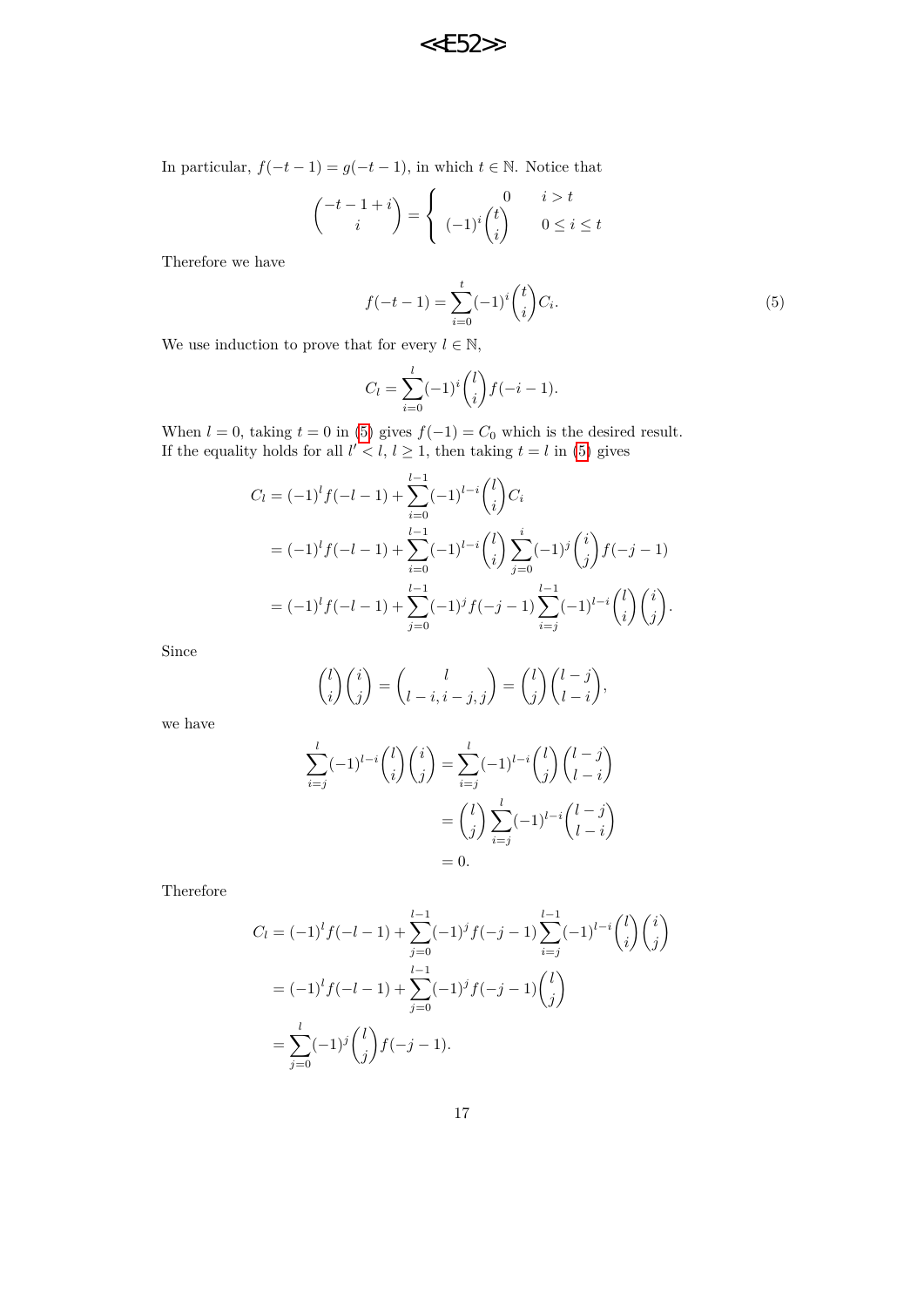thus we have completed our induction.

Finally we obtain our beautiful formula

$$
F(m, n) = \sum_{i=0}^{A} C_i d_i(n)
$$
  
= 
$$
\sum_{i=0}^{A} \sum_{j=0}^{i} (-1)^j {i \choose j} f(-j-1) d_i(n).
$$

**22F52** 

 $\Box$ 

**Remark.** In this study, we classify all the decomposition of sets of consecutive integers, find a method to construct them and derive formulas for the number of such decompositions. Furthermore, we find that the subject is closely related to cyclotomic polynomials and the study actually inspires us to classify cyclotomic polynomials with {0,1} coefficients, which is a future research project the author will be working on.

# **4 Computational Complexity**

In this section, we will give an efficient algorithm to calculate  $F(m, n)$  relying on the results in this paper and analyze its computational complexity.

**Algorithm.** Without loss of generosity, we may assume that  $m < n$  and let  $A = \Omega(m)$ , then  $A \leq \log_2 m$ .

Step 1: Use Pollard Rho algorithm to obtain the prime factorization of *m* and *n*. The computational complexity is  $O(max\{m,n\}^{\frac{1}{4}})$ . Assume that  $m = p_1^{\alpha_1}p_2^{\alpha_2} \dots p_s^{\alpha_s}$  and  $n = q_1^{\beta_1}q_2^{\beta_2} \dots q_t^{\beta_t}$ .

Step 2: For each  $0 \leq i \leq s$ , calculate  $\begin{pmatrix} \alpha_i & \alpha_{i-1} \\ \alpha_i & \alpha_{i-1} \end{pmatrix}$  $\overline{0}$  $\binom{\alpha_i+1}{1}$ 1  $\int$ ,  $\left(\frac{\alpha_i+2}{2}\right)$ 2  $\left\langle \ldots, \left( \alpha_i + A \right) \right\rangle$ *A* , using  $\int \alpha_i + k$ *k*  $=\frac{\alpha_i+k}{k}$  $\int \alpha_i + k - 1$  $k-1$ ). Then do the same thing for  $\binom{\beta_j + l}{l}$ *l*  $\Big), 0 \leq j \leq t, 0 \leq l \leq A.$ The computational complexity is *O*(log *m* log *n*).

Step 3: Calculate  $d_k(m)$  and  $d_k(n)$  for all  $0 \leq k \leq A$  using Proposition [3.12.](#page-9-3) The computational complexity is  $O(\log m \log n)$ .

Step 4: Calculate 
$$
\binom{k+1}{i}
$$
 for all  $0 \le i \le k \le A$ , using  $\binom{k+1}{i} = \binom{k}{i-1} + \binom{k}{i}$ . The computational complexity is  $O(\log^2 m)$ .

Step 5: Calculate  $D_k(m)$  and  $D_k(n)$  for all  $0 \leq k \leq A$  using Proposition [3.13.](#page-10-0) The computational complexity is  $O(\log^2 m)$ .

Step 6: Calculate  $F(m, n)$  using Proposition [3.20.](#page-13-0) The computational complexity is  $O(\log m)$ .

Thus we have an algorithm to calculate  $F(m, n)$  with its computational complexity being  $O(max\{\log m \log n, m^{\frac{1}{4}}, n^{\frac{1}{4}}\}).$ 

## **5 Acknowledgement**

The author would like to thank Prof. Zhenhua Qu from East China Normal University for his support on this project. He would also like to acknowledge his friend Yifan Zhu from Shanghai Foreign Language School for suggesting Proposition [3.18](#page-11-0) and [3.19](#page-12-1) and Weihao Zhu from Shanghai High School for his generous help in Section 4.